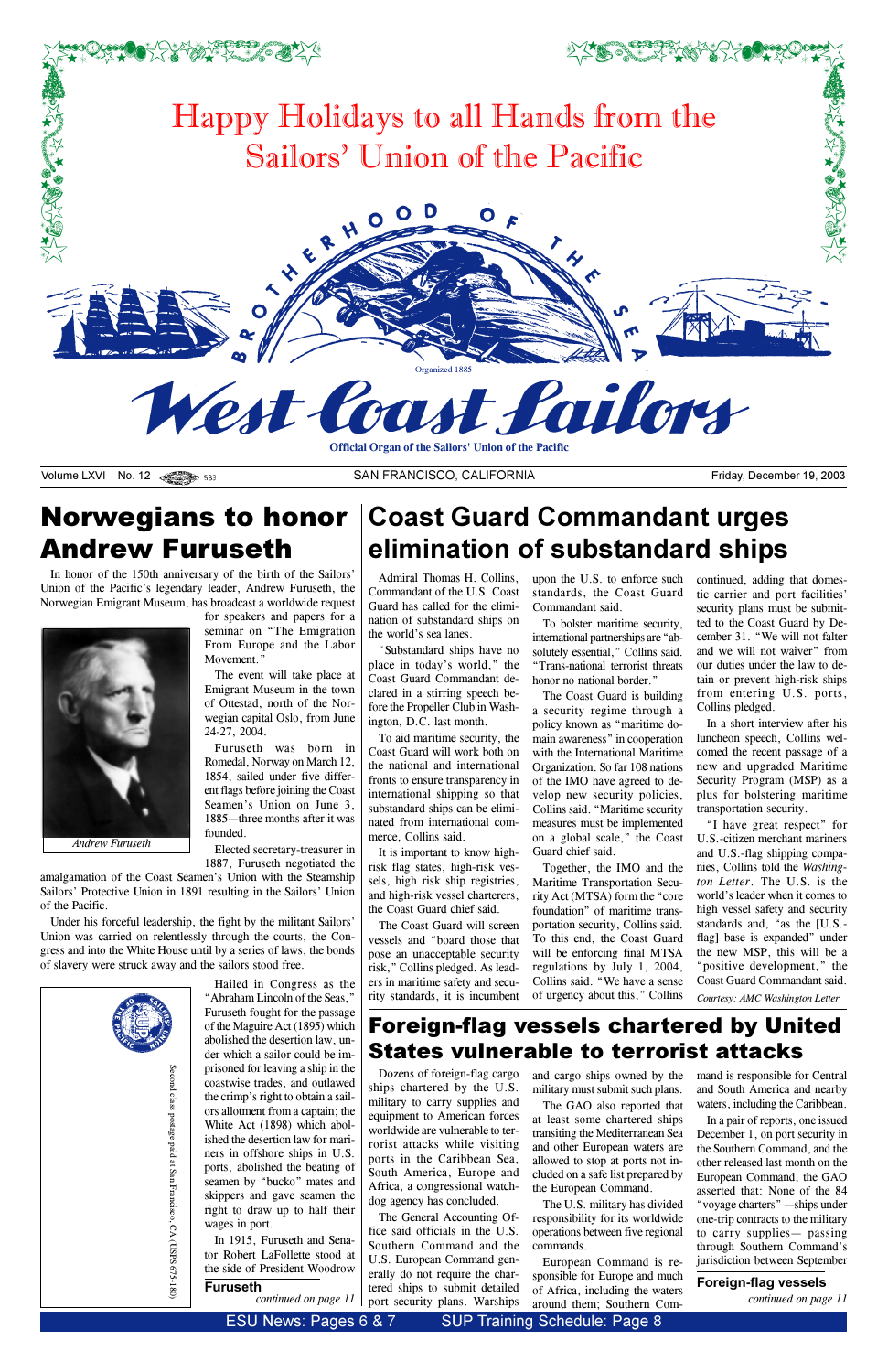## **Second Canadian register** proposed by shipowners

A group based in Vancouver has proposed the creation of a second register in Canada that would be open to shipowners who do not trade within Canada or the United States.

The International Shipowners Association of Canada (ISAC) was incorporated late last month and has discussed its proposals with several federal government departments, according to Wilfred Vacheresse, president of ISAC.

So far the organization has the support of five international shipping companies based in Vancouver. It wants to attract shipping lines that trade between Canada and overseas destinations or that trade entirely offshore.

The proposed register would require the ships to employ Canadian officers but they could use foreign crews to remain competitive with ships sailing under flags-of-convenience, said Vacheresse. A second Canadian register would be a major benefit for owners who do not want the stigma attached to many of the existing flags-of-convenience, he continued. The registry could also create jobs in Canada. Of the \$122 billion worth of cargo imported and exported by Canada, only 0.1 percent moves on Canadian registered vessels.

### **USCG Puget Sound Regional Examination Center to relocate**

Regional Examination Center (REC) Puget Sound will soon be relocating to the Jackson Federal Building in downtown Seattle. Accordingly, the REC will be closed between December 31, 2003 and January 11, 2004. We will reopen to the public the morning of Monday, January 12, 2004. The address and telephone number for the new location are as follows:

U.S. Coast Guard, Regional Examination Center Puget Sound, 915 Second Ave., Seattle, WA 98174-1067. Telephone: (206) 220-7327

In the meantime, it is highly recommended that mariners needing to sail between these dates make every effort to complete their transactions by no later than Tuesday, December 30, 2003. In doing so, applicants will need to factor in the necessary lead-time it takes to conduct background checks and/or other issues requiring further review by the National Maritime Center.

The next closest REC is located in Portland Oregon. However, in that most applications initiated with REC Puget Sound must be completed at our office, services available at REC Portland will be limited. Therefore, any applicant wishing to conduct business with that office should first contact them at (503) 240-9346, or by E-mail at bfleming@pacnorwet.uscg.mil.

## **Attend your Union** meetings

**Timely Reminder First quarter 2004** dues are due and pavable now!

# **SAILORS' UNION OF THE PACIFIC 2003-2004 ELECTION**

#### SUP CONSTITUTION ARTICLE VIII-VOTING ELIGIBILITY

Section 1. "Members with A and B seniority who are in good standing may vote in all Union elections. Members with C seniority who have ninety (90) days seatime within the preceding year and have been in good standing for that year shall be eligible to vote in all Union elections."

#### SUP CONSTITUTION ARTICLE XII—PENSIONER VOTING RIGHTS

Section 4. Pensioners are eligible to vote for Union officers and Constitution changes. Pensioners are not eligible to vote on Shipping Rule changes or "to vote on any dues raise and/or assessments."

#### SUP CONSTITUTION ARTICLE XII-REQUEST FOR BALLOT

Section 8. "If for any reason a member in good standing does not receive his/her ballot, he/she may make a written request for a ballot to the Impartial Balloting Agent. The request shall include a statement that the member has neither received a ballot nor voted in the election and the address to which the ballot is to be sent. The Impartial Balloting Agent shall mail a ballot to the member at the address indicated which shall be marked "duplicate" on the outer envelope."

|                                                                                   | Robbin A. Johnson, Manager<br>Pacific Election Services, Inc.<br>1650 Stanmore Drive<br>Pleasant Hill, CA 95423 | If you have not received a ballot, send the following form to: |
|-----------------------------------------------------------------------------------|-----------------------------------------------------------------------------------------------------------------|----------------------------------------------------------------|
| Sailors' Union of the Pacific Election: Request for Ballot<br>Fax: (925) 685-4937 |                                                                                                                 |                                                                |
|                                                                                   | Name                                                                                                            |                                                                |
|                                                                                   |                                                                                                                 |                                                                |
|                                                                                   | Active $\Box$                                                                                                   | Pensioner                                                      |
|                                                                                   | Signature                                                                                                       |                                                                |
|                                                                                   | Note: Ballots cannot be mailed to a Union Hall.                                                                 |                                                                |

## Malacca pirates kill tug crewman

A crew member of a tug was shot and killed by pirates in the Malacca Straits near the Indonesian island of Sumatra on December 1.

The tug Sea Panther, registered in Belize, which was carrying diving equipment from Singapore to Mumbai managed to shake off the pursuers and dock in the Malaysian port of Penang, marine police commander Muhamad Bin Muda confirmed to Fairplay. According to the captain of the Sea Panther, Maquiling Pablo, the Filipino crewman, who was shot in the chest, died instantly when one of the pirates fired at the vessel, which had not heeded calls to stop. "Instead, the captain increased the speed," Muda said. He then reported the incident to the vessel agent



Published monthly by the Sailors Union of the Pacific (an affiliate of the Seafarers International Union of North America, AFL-CIO). Headquarters, 450 Harrison St., San Francisco, CA 94105. Phone: 415-777-3400. FAX: 415-777-5088. Dispatcher: 415-777-3616. Website: www.sailors.org. Second class postage paid at San Francisco. (USPS 675-180). Printed by Howard Quinn Co., a Union shop. **Gunnar Lundeberg,** President/Secretary-Treasurer **Teresa Anibale, Editor** 

#### **SUP Constitution ARTICLE VI DUES AND INITIATION FEE**

Section 1. The initiation fee shall be Eight Hundred Dollars (\$800.00) payable in installments with the sum of One Hundred Dollars (\$100.00) being due and owing upon the members's admission into the Union and the balance of Fifty Dollars  $(\$50.00)$  per month for each month or part thereof in SUP-contracted vessels.

The initial installment of One Hundred Thirty Dollars (\$130.00) shall accompany the application of membership and the dues shall be One Hundred Thirty Dollars (\$130.00) per quarter, payable in advance.

in Singapore. The Philippine embassy has been informed and the body will be flown home.

# **Final Departures**

Dell Ray Wesson, Book No. 3584. Born in Oklahoma in 1929. Joined SUP in 1945. Died in San Angelo, Texas, November 6, 2003. (Pensioner)

Charles J. Smith, Book No. 7090. Born in New York in 1919. Joined SUP in 1947. Died in San Francisco, California, November 11, 2003. (Pensioner)

Gilbert H. Mill, Book No. 6448. Born in Washington in 1936. Joined SUP in 1964. Died in Lynwood, California, November 15, 2003. (Pensioner)

Anthony Morris, Book No. 4631. Born in Massachusetts in 1912. Joined SUP in 1935. Died in San Francisco, California, November 20, 2003. (Pensioner)

Miguel Cecilio, Book No. 4693. Born in Texas in 1929. Joined SUP in 1953. Died in Redwood City, California, November 20, 2003. (Pensioner)

Hugh Steel, Book No. 6171. Born in England in 1921. Joined SUP in 1943. Died in Everett, Washington, November 17, 2003. (Pensioner)

Gerald B. Spaulding, Book No. 7470. Born in California in 1929. Joined SUP in 1947. Died in Wilmington, California, November 27, 2003. (Pensioner)



**BRANCH OFFICES** Seattle, WA 98106  $(206)$  467-7944 2414 SW Andover St. Bldg. F, Ste. 105 FAX: (206) 467-8119 Wilmington, CA 90744  $(310)$  835-6617 533 N. Marine Ave. FAX: (310) 835-9367 Honolulu, HI 96813 707 Alakea St.  $(808) 533 - 2777$ FAX: (808) 531-3058 Norfolk, VA 23508 1058 West 39th Street (757) 489-3865 FAX: (757) 489-3785

> **WELFARE OFFICE**  $(415)$  778-5490 PENSION PLAN OFFICE  $(415)$  437-6889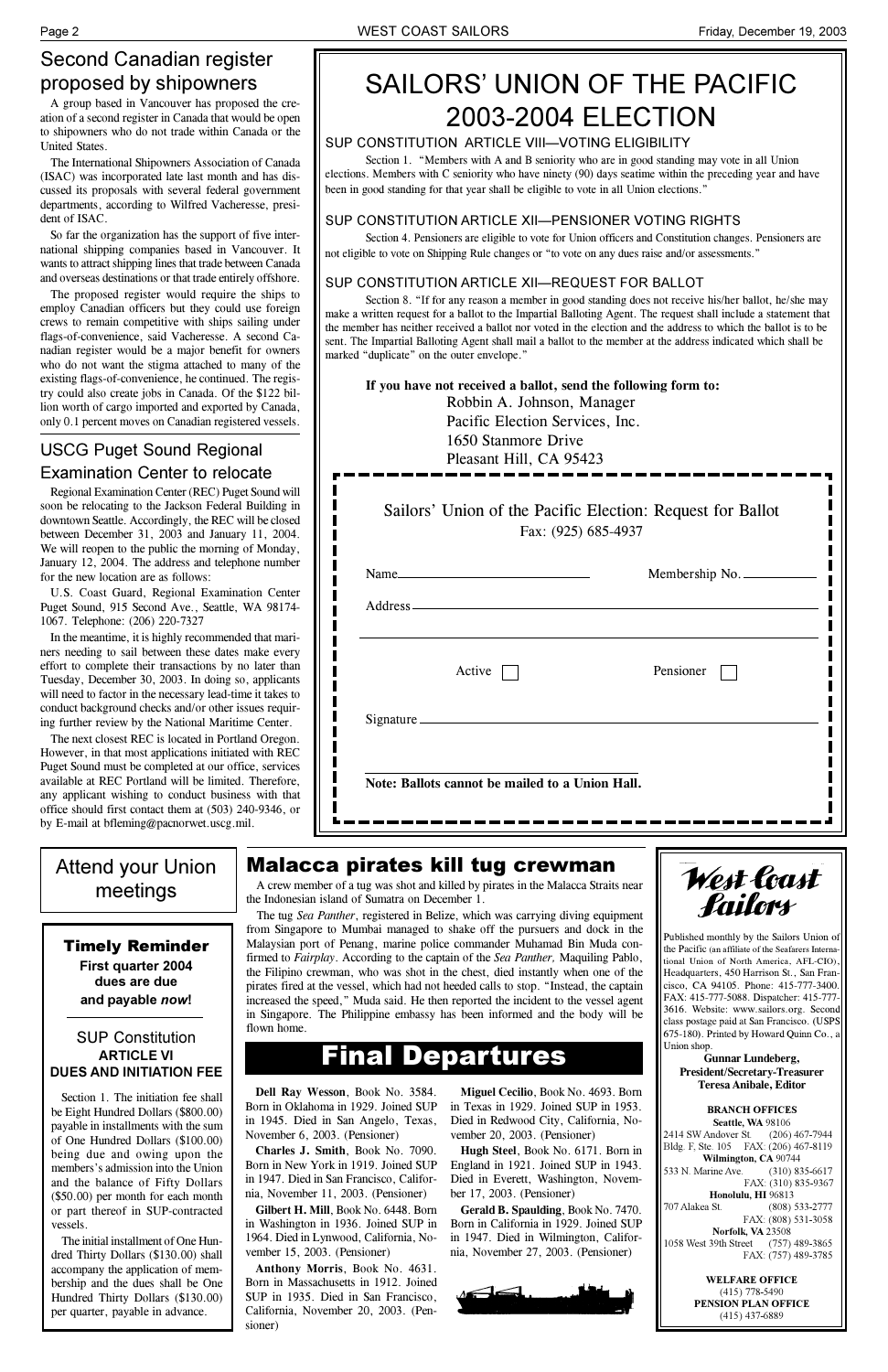## **Transportation Secretary Mineta signs** maritime agreement with China

U.S. Transportation Secretary Norman Mineta and China's Minister of Communications, Zhang Chunxian, signed a sweeping agreement on December 8, that gives U.S. registered shipping companies the legal flexibility to perform an extensive range of new business activities in China, including logistic operations, and providing services for their own vessels and alliance partnerships.

Secretary Mineta said, "This new agreement strengthens the U.S. shipping industry by opening new markets in China and enhancing efficiencies in overseas shipping by allowing direct market access." He added, "It puts our shipping companies where the business is, closer to their markets and their customers."

The agreement offers U.S. companies similar privileges to those that Chinese companies already enjoy in the United States, he said.

"Based on free market principles, it opens significant new business opportunities for U.S. companies and their partners who do business in China," Mineta concluded.

More cargo containers move between China and the United States than any other country in the world. Over 3.2 million containers transit via ship between the two countries every year.

Maritime Administrator Captain Will-

iam Schubert stated, "This agreement is expected to generate more business for American shipping and will facilitate more cargo moving across the Pacific. Positive employment benefits will result for the U.S. shipping industry and related industries associated with port operations and services, like trucking and rail."

#### **APL welcomes the agreement**

Neptune Orient Lines has welcomed the shipping agreement between the United States and China. The agreement will "improve market access and facilitate trade between the two countries," David Lim, group president and chief executive of the Singapore listed company, said December 9.

APL is a major service provided in the trans-Pacific trade between China and the United States. During the first nine months in 2003, APL's trans-Pacific volumes amounted to 439,000 FEU. APL chief executive Ron Widdows sees the agreement as providing further impetus to an economic partnership in what he described as one of the world's fastest growing and most important maritime trades.

"We also expect to see some specific benefits for foreign liner companies operating in China, with more opportunities for direct participation in operations and a better ability to manage costs," Widdows said.

## Matson subsidiary completes purchase of **TransAmerica Transportation Services**

Matson Integrated Logistics (MIL) announced December 4, in a press release, that it has completed the asset purchase of TransAmerica Transportation Services, Inc. (TTS), a third party logistics company based in Akron, Ohio. The new MIL business unit will ultimately be renamed Matson Integrated Logistics. It will retain virtually all of TTS's current management team. Specializing in truck brokerage services throughout North America, TTS currently moves over 50,000 shipments annually, generating revenues of approximately \$45 million during the last twelvemonth period. The company offers various brokerage services, including truckload, less-than-truckload, expedited services, and intermodal.

The purchase of TTS will further strengthen MIL's presence in the Midwest and substantially expand the company's rapidly growing highway services division.

"This new business unit will significantly help Matson Integrated Logistics move forward with its goal of leading the industry with comprehensive logistics services," said Robert Papworth, president, MIL. "We are particularly happy that Gary Patena and his brother, Bruce, will remain at the helm of the company they founded in 1989. Their knowledge of TTS's business operations will ensure a seamless transition for customers and a continuation of the high quality service standards established by TTS."

Matson Navigation Company, Inc., is a wholly owned subsidiary of Alexander & Baldwin, Inc. of Honolulu.

## **Matson Lines moves to Oakland**

Matson Navigation Company moved its headquarters to downtown Oakland, California, December 8. Approximately 200 administrative and clerical employees will be affected by the move from San Francisco.

# Family of Korean War hero visits USNS Pililaau

K. Pililaau toured the ship named for the Medal of Honor recipient at Ford Island in Pearl Harbor.

The USNS Pililaau, making its first stop in Hawai'i since its christening in 2000, is being loaded for the 25th Infantry Division involvement in Iraq.

More than 20 OH-58D Kiowa Warrior helicopters, more than 15 heavily armored Humvees, and 300 shipping containers will be loaded on the Navy Military Sealift Command ship.

Thirty-one members of Pililaau's familv. most of whom live in Hawai'i, toured the vessel and were treated to lunch by is 30-member crew. The family drove onto one of the ship's decks in 13 automobiles for a windshield tour of the cargo storage area, which can hold the equivalent of 3,600 mid-sized cars.

"The ship, the crew, have been carrying on the tradition of Pfc. Herbert Pililaau, and we're going it in good stead and with heads held high," said Captain Frank Reed, the ship's master.

Reed presented the flag flown on the 950-foot ship as it entered Pearl Harbor to Edward Pililaau, 69, one of the four remaining siblings out of nine brothers and five sisters in the family.

Herbert Pililaau's Medal of Honor citation, presented to his parents by President Truman, cites him for "conspicu-

On December 10, the family of Herbert ous gallantry and outstanding courage above and beyond the call of duty."

> With its ammunition almost exhausted, Pililaau's platoon was ordered to withdraw. The citation states that Pililaau volunteered to remain behind and "fired his automatic weapon into the ranks of assailants, threw all his hand grenades, and with ammunition exhausted, closed with the foe in hand-to-hand combat, courageously fighting with his trench knife and bare fists until finally overcome and mortally wounded" at "Heartbreak Ridge" on September 17, 1951.

When the position was retaken, more than 40 enemy dead were counted.

The USNS Pililaau has made four round trips to the Persian Gulf, was in Kuwait on March 19 when the assault on Iraq began, and will be making its fifth trip to the region next week.

In addition to the helicopters, Humvees and shipping containers with items like tents, the *Pililaau* will carry bulldozers, scrapers, tractor trailers and several fiveton trucks.

The *Pililaau* is crewed on deck by the SUP and operated by Patriot Contract Services for the Military Sealift Command. The Large Medium Speed Roll-On/Roll-Off (LMSR) vessel has the capacity of carrying the equipment for an entire Army armor or air assault battalion.

# APL wins military moves contract

APL Ltd., the California-based subsidiary of Neptune Orient Line, was awarded a \$6 million contract on December 12, by the U.S. Army's Military Traffic Management Command (MTMC) in Alexandria, Virginia, for stevedoring services and other services related to moving U.S. Army equipment between the Untied States and Iraq.

The Department of Defense said the work, which is part of a \$9 million fixedprice contract, will be performed in Concord, California, and is expected to be completed by June 30. Three bids were solicited for the work, and two bids were received, the DoD said. The Pentagon will need nearly 300 vessel moves to transfer combat and other equipment between Iraq and the United States as the U.S. military begins redeploying troops to the military theater in the Middle East, a MTMC officials told U.S. shipping executives.

## **Breaux to step down from Senate**

Democratic Senator John Breaux of Louisiana, a champion of the U.S. maritime and shipbuilding industries, announced December 15, that he will not seek reelection in 2004 and will retire from the Senate in January 2005.

During his 17 years in the Senate and 14 years in the House, Breaux was one of the strongest supporters in Congress of the Title XI federal loan guarantees for U.S. shipyards as well as federal subsidies for U.S.-flag commercial carriers. His concerns reflected the fact that Avondale Shipyards, a major builder of U.S. commercial and naval vessels, is located in New Orleans, and that Louisiana is home to

The new address is 555 12th Street, Oakland, CA 94607. The new phone number is (510) 628-4000.

## Bangladeshis lynch 28 suspected pirates

Angry Bangladeshis have killed 28 people suspected to be pirates preying on shipping and villages near the country's main port, Chittagong, police said on December 9.

"The pirates were caught and lynched by agitated villagers on the Noakhali coast," police superintendent Mohammad Mezbahunnabi told Reuters by telephone. He said villagers had joined police raids on suspected hideouts of the pirates and that they had been asked to hand over any suspects who were captured. "But the villagers were so angry that they lynched 28 pirates and handed six to police," Mezbahunnabi said. "The situation is still tense as villagers vowed to continue their hunt."

Streams of villagers continued to converge along the shores of the Bay of Bengal, particularly at Char Clerk, an island 150 miles south of Dhaka, in search of more pirates, he said. Police said pirates killed at least 20 villagers, looted property and raped dozens of local women in recent years, provoking the backlash.

Chittagong, which handles 80 percent of Bangladesh's exports and imports, is the world's second most vulnerable port to piracy, according to a recent report by the International Maritime Organization.

many oil and gas companies served by coastal vessels.

Breaux served for many years as a senior member of the Senate Subcommittee on Surface Transportation and Merchant Marine. He made his surprise announcement at a news conference in Baton rouge, Louisiana.

# **British Columbia ferry strike ends**

The 4,500 employees of BC Ferries have gone back to work after agreeing to submit their contract dispute to binding arbitration. The BC Ferry and Marine Workers Union ended the five-day long strike on December 12, and union president Jackie Miller said in a statement that binding arbitration would give the workers an opportunity to make their case.

"What we didn't have with the negotiating team for BC Ferries was any sort of reciprocal dialogue from across the table, only ideology," she said.

BC Ferries president David Hahn (of course!) blamed the union for the failure of the contract talks but said the first priority was to restore the service.

The company went to the British Columbia Supreme Court to get a contempt judgment against the union for its refusal to obey a back to work order. The status of that action remained unclear. The company was seeking wage and other concessions to help it find the money to build 22 new ships during the next 15 years. The ferry services transports about 22 million passengers and 8 million vehicles a year.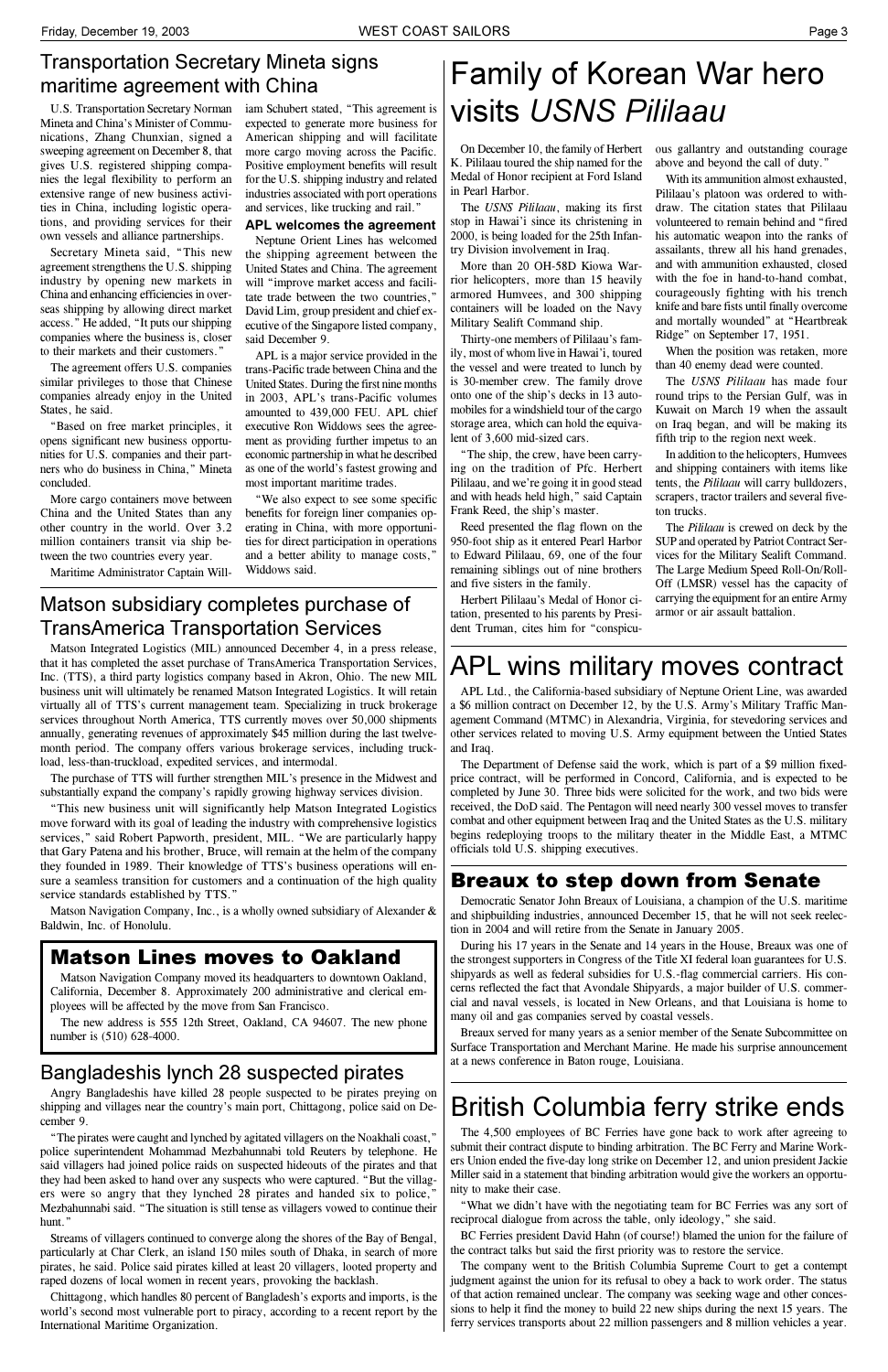# **SUP Honor Rol** Voluntary contributions from the membership to the following funds in 2003:

# - Organization/General Fund =

| Abe Acosta  45.00              |
|--------------------------------|
| Doug Alexander  40.00          |
| <b>Warren Altroff  20.00</b>   |
| Karl Andersen  20.00           |
| Robert Anderson  25.00         |
| Jose Angeles  20.00            |
| Kevin Asheen  10.00            |
| James Bailey  40.00*           |
| John Battles  100.00           |
| <b>Archie Bickford  20.00</b>  |
| <b>Martin Birdsell  30.00</b>  |
| Mike Boyle  15.00              |
| <b>Anthony Brantley  20.00</b> |
| Chris Bujnowski  40.00         |
| <b>Charles Bulmer  80.00*</b>  |
| Robert Burns  20.00*           |
| <b>James Burse  50.00</b>      |
| <b>Richard Cahill  25.00</b>   |
| Robin Colonas  50.00           |
| David Connolly  20.00          |
| Linda Cramp  20.00             |
| Doug Crute  20.00              |
| <b>Steven Crute  20.00</b>     |
| Don Cushing  210.00*           |
| Lee Dancer  50.00              |
|                                |
| William DeBenedictis  30.00    |
| <b>Michael Dirksen  20.00</b>  |
| Frank Dufek  40.00*            |
| Mike Duvall  100.00*           |
| Sandy Earle  80.00*            |
| <b>Steve Everson  20.00</b>    |
|                                |

| Tony Fague  80.00*              |
|---------------------------------|
| Diane Ferrari  60.00*           |
| Theordore Filipaw, Jr.  200.00  |
| Louis Frazier  80.00            |
| <b>Marvin Glasgow</b> 40.00     |
| Daniel Gonzales  150.00         |
| Robert Greene  120.00*          |
| <b>Clinton Gregg 50.00</b>      |
| <b>Marshall Griggs  40.00</b>   |
| Dean Gross  30.00               |
| Vernon Haik  20.00              |
| Mike Henderson 40.00            |
| Duane Hewitt  60.00*            |
| Denis Howard 20.00              |
| <b>Desmond Johnson  30.00*</b>  |
| John Kelly  40.00               |
| <b>Melvin Kessler  100.00</b>   |
| Donald Kruse  40.00*            |
| Norman Kwak  50.00              |
|                                 |
| Bernard Lape  22.50             |
| <b>Brian LePrevost  20.00</b>   |
| John Lindsey  100.00            |
| George Lomeli  25.00            |
|                                 |
| George Lua  20.00               |
| Leone Lundborg  40.00           |
| <b>Gunnar Lundeberg  200.00</b> |
| <b>Tommy Mariner  100.00</b>    |
| Jim Marsh  20.00                |
| Lawrence Martin  20.00          |
| <b>Joesph Marusak  20.00*</b>   |

| John McAuliffe  20.00           |  |
|---------------------------------|--|
| Daniel McDonald  20.00*         |  |
| Ian McLeod  100.00              |  |
| <b>Joseph McShane  100.00</b>   |  |
| Anthony Medeiros  50.00         |  |
| David Mercer  20.00             |  |
| Steve Messenger  40.00*         |  |
| William Mitchell  40.00         |  |
| Joe Moitoso  80.00              |  |
| Joe Moniz  100.00               |  |
| Paul Monti  40.00               |  |
| Ramiro Montoya  20.00           |  |
| Leo Moore  40.00*               |  |
| David Munroe  20.00*            |  |
| Joe Napier  40.00               |  |
| <b>Michael Nielsen  50.00</b>   |  |
| <b>Julio Nunez  10.00</b>       |  |
| Vince O'Halloran  100.00        |  |
| Terrence O'Neill  20.00         |  |
| Dave Pangan  40.00              |  |
| <b>Frank Portanier  40.00*</b>  |  |
| Mike Potenti  55.00             |  |
| Mario Ramella  170.00           |  |
| <b>Richard Reed  40.00*</b>     |  |
| Thomas Riley  40.00*            |  |
| <b>Francisco Rosales  25.00</b> |  |
| Mitchell Roseveare  20.00       |  |
| Steven Ross  80.00*             |  |
| <b>Jeremiah Rozell  20.00</b>   |  |
| Randy Runyan  40.00             |  |
| <b>Stephen Rydberg 25.00</b>    |  |
| Gary Rymel  60.00               |  |

| Carl Schou  100.00            |  |
|-------------------------------|--|
|                               |  |
| <b>Whitey Secrest  300.00</b> |  |
| Dimitri Selzney  30.00        |  |
| <b>George Sherbula  10.00</b> |  |
| <b>Anthony Smith  20.00</b>   |  |
| <b>Martin Smith  15.00</b>    |  |
|                               |  |
| Jack Stasko  60.00*           |  |
| Ernie Stimach  60.00*         |  |
| John Svane  40.00             |  |
| Jack Swain  20.00             |  |
| David Sylstra 110.00          |  |
| Tulilo Tautala  20.00         |  |
| Douglas Taylor  80.00*        |  |
| <b>Bruce Thompson  30.00</b>  |  |
| Ivar Thorbjornsen  40.00*     |  |
| <b>Dennis Tinsley  100.00</b> |  |
| Fred Trensch 50.00            |  |
| Tom Tynan  40.00              |  |
| Gene VanKlinken  20.00        |  |
| <b>Richard Vos  50.00</b>     |  |
| Francis Walsh  40.00*         |  |
| Dean Williams  40.00*         |  |
| <b>Gilbert Wilson  25.00</b>  |  |
| Richard Ziemba  30.00         |  |
|                               |  |

\*In lieu of dues increase.



| Abraham Acosta  55.00         |
|-------------------------------|
| <b>Jerry AhSam  20.00</b>     |
| Archie Aki  25.00             |
| Douglas Alexander 45.00       |
| Gerald Allen  75.00           |
| <b>Warren Althoff  10.00</b>  |
| Karl Andersen  25.00          |
| <b>Robert Anderson  25.00</b> |
| Melvin Armon  20.00           |
| Takayuki Asai  25.00          |
| Emo Aulelaua  20.00           |
| <b>James Bailey  35.00</b>    |
| Abraham Baizman 25.00         |
| Donald Baker  25.00           |
| Jack Bandagian  25.00         |
|                               |

# **West Coast Sailors**

| L.L. Ray Brown  24.24         |
|-------------------------------|
| <b>Calvin Browning  25.00</b> |
| Chris Bujnowski  20.00        |
| Alfred Byoff  25.00           |
| <b>Richard Cahill  20.00</b>  |
| Gene Castano  10.00           |
| Joseph Castege  50.00         |
| Thomas Casynn  100.00         |
|                               |
| Anton Christensen  25.00      |
| Richard Chung  25.00          |
|                               |
| George Cooney  25.00          |
| Rafael Cooper  20.00          |
| Jennifer Corner  25.00        |

| George Elinoff  25.00         |
|-------------------------------|
| <b>Marvin Emans  25.00</b>    |
| David Erikson  25.00          |
| Thor Erikson  10.00           |
| <b>James Estling  45.00</b>   |
| Thomas Farola  25.00          |
| <b>Frank Fellows  25.00</b>   |
| <b>James Fernandes  50.00</b> |
| Diane Ferrari  20.00          |
| Anthony Figueroa 30.00        |
| Edgardo Figuracion  15.00     |
| John Folcarelli  60.00        |
| Ledo Forassiepi 20.00         |
| George Foster  100.00         |
| <b>Michael Fox  40.00</b>     |

| Robert Hampshire  25.00        |
|--------------------------------|
| Carl Hansen  25.00             |
| Rex Harper  25.00              |
| <b>Clarence Hartwig  25.00</b> |
| <b>Franklin Haugen  25.00</b>  |
| James Hearn  25.00             |
| William Henneberry  10.00      |
| Phil Howell  25.00             |
| Sedek Idris  10.00             |
| Anthony Ingegneri  25.00       |
| Arne Jakobsen  45.00           |
| Romero Jalomo  10.00           |
| <b>Evert Johansson  50.00</b>  |
| John Johnson  20.00            |

| <b>William Barton  50.00</b>  |
|-------------------------------|
| Thomas Basford 25.00          |
| John Bataeff 20.00            |
| <b>John Battles  75.00</b>    |
| Clyde Bell  20.00             |
| Raymond Bell  35.00           |
| Ojvind Bernhagen  25.00       |
| Archie Bickford  25.00        |
| <b>Michael Binsky  20.00</b>  |
| <b>Martin Birdsell  30.00</b> |
| Donald Bohle  30.00           |
| Norman Bor  25.00             |
| George Boyeas  25.00          |
| Mike Boyle  35.00             |
| Joe Bracken  50.00            |
| Anthony Brantley  10.00       |
| Christopher Bright  20.00     |
| William Brindley 10.00        |
| Errol Brown  25.00            |

Linda Cramp .................. 10.00 Hugh Crandall.................. 25.00 Doug Crute ...................... 25.00 Jim Cunningham ............. 200.00 Cal Cunninghan ............... 25.00 **Clarence Curl .................. 25.00 Steven Cushman .............. 35.00** Lee Dancer ....................... 20.00 Rex Daniels ............................ 20.00 Theodore Davis ................ 25.00 William DeBenedictis ........ 10.00 **Martin Dempsey ................ 5.00** Frank Diem ...................... 50.00 Jerome Dominguez ........... 20.00 Robert Doyle .................... 25.00 **Romaine Dudley............... 70.00** Frank Dufek .................... 20.00 **Michael France ................ 20.00 Sylvan Frankel ............... 25.00** Leslie Frater ................... 25.00 Mamoru Fukano .............. 25.00 **Steve Furst .................... 25.00** John Gabourel ................. 25.00 Art Garrett ....................... 30.00 **Gary Gelfgren ................. 20.00 William Geyer ................. 25.00** Joe Gladstone ................... 25.00 Sebjorn Godoen ............... 25.00 **Donald Gonzales .............. 25.00** James Graham ................ 25.00 **Burnett Green ................. 25.00** Robert Greene ................. 90.00 Clinton Gregg................... 35.00 Fred Gregorio ................. 50.00 John Gugich ..................... 30.00 Herman Hallman ............. 75.00

| Egon Jorgensen  25.00         |  |
|-------------------------------|--|
| Marty Joseph  50.00           |  |
| Lani Kalama  100.00           |  |
| Soloma Kapahu  20.00          |  |
| <b>Arthur Kardinal  25.00</b> |  |
| James Kawasaki  45.00         |  |
| John Kelly  35.00             |  |
| James Kerns  30.00            |  |
| <b>Melvin Kessler  75.00</b>  |  |
| Francis Kim  100.00           |  |
| <b>Walter Klatt  25.00</b>    |  |
|                               |  |
| Roland Kula  25.00            |  |
| Hannu Kurppa  20.00           |  |
| Eli Lalich  50.00             |  |
| <b>Stanley Lane  40.00</b>    |  |
| Terrance Lane  20.00          |  |
| <b>Gunnar Larsen  70.00</b>   |  |
| Orson Larsen  25.00           |  |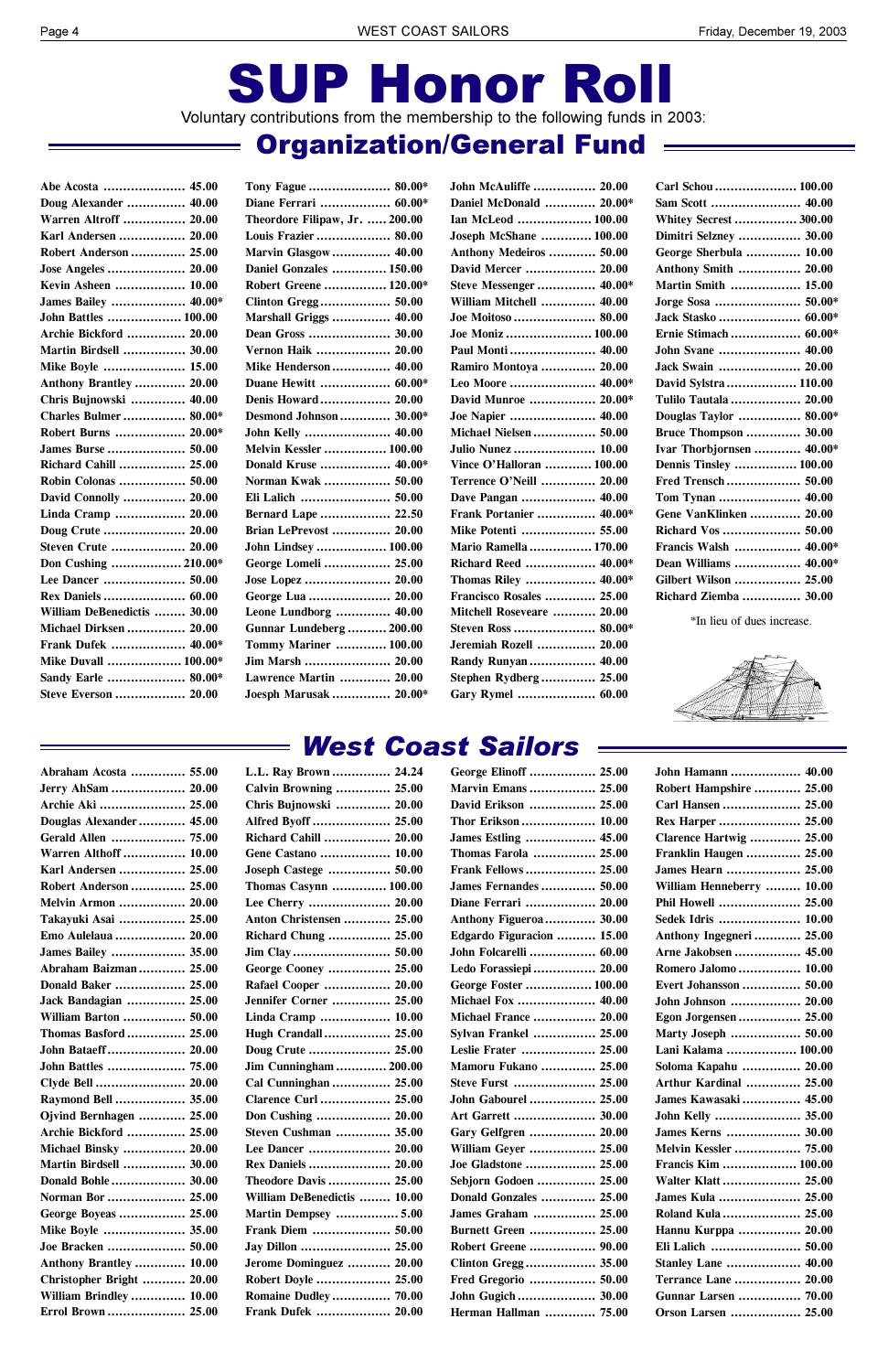# **Sailors' Political Fund**

| Abe Acosta  105.00                                                                                                                                            |  |
|---------------------------------------------------------------------------------------------------------------------------------------------------------------|--|
| Karl Andersen  50.00                                                                                                                                          |  |
| Jose Angeles  10.00                                                                                                                                           |  |
| <b>James Bailey  70.00</b>                                                                                                                                    |  |
| Noel Balaguer  40.00                                                                                                                                          |  |
| <b>John Battles  25.00</b>                                                                                                                                    |  |
| <b>Dennis Belmonte  50.00</b>                                                                                                                                 |  |
| <b>William Berger  60.00</b>                                                                                                                                  |  |
| Rogelio Berioso  10.00                                                                                                                                        |  |
| <b>Michael Binsky  20.00</b>                                                                                                                                  |  |
| <b>Martin Birdsell  40.00</b>                                                                                                                                 |  |
| Brenden Bohannon  50.00                                                                                                                                       |  |
| Mike Boyle  20.00                                                                                                                                             |  |
| <b>Anthony Brantley  10.00</b>                                                                                                                                |  |
| Christopher Bright  20.00                                                                                                                                     |  |
| <b>Charles Bulmer  75.00</b>                                                                                                                                  |  |
| <b>Chris Bunheirao  10.00</b><br>Robert Burns  30.00                                                                                                          |  |
| <b>James Buster  10.00</b>                                                                                                                                    |  |
| Milton Caballero  20.00                                                                                                                                       |  |
| Richard Cahill  20.00                                                                                                                                         |  |
| Gene Castano  45.00                                                                                                                                           |  |
| Alex Castillo  15.00                                                                                                                                          |  |
| Anton Christensen  25.00                                                                                                                                      |  |
| James Clay  150.00                                                                                                                                            |  |
| Ed Cochrane  10.00                                                                                                                                            |  |
| Robin Colonas  100.00                                                                                                                                         |  |
| Danny Colton  70.00                                                                                                                                           |  |
| Dave Connolly  170.00                                                                                                                                         |  |
| Kevin Conroy  75.00                                                                                                                                           |  |
| Rafael Cooper  20.00                                                                                                                                          |  |
| <b>Robert Copeland  20.00</b><br><b>Jennifer Corner  25.00</b>                                                                                                |  |
| Linda Cramp  65.00                                                                                                                                            |  |
| <b>Richard Crowell  40.00</b>                                                                                                                                 |  |
| Doug Crute  75.00                                                                                                                                             |  |
| Don Cushing  100.00                                                                                                                                           |  |
| <b>Steven Cushman  35.00</b>                                                                                                                                  |  |
| George Dally  25.00                                                                                                                                           |  |
| <b>Jack Dalton  80.00</b>                                                                                                                                     |  |
| Lee Dancer  50.00                                                                                                                                             |  |
| <b>Robert Darcy  60.00</b><br>Andre Dayley  40.00                                                                                                             |  |
| <b>Martin Dempsey  100.00</b>                                                                                                                                 |  |
| Jay Dillon  25.00                                                                                                                                             |  |
| <b>Michael Dirksen  40.00</b>                                                                                                                                 |  |
| <b>Edward Drake  30.00</b>                                                                                                                                    |  |
| John Drolla  40.00                                                                                                                                            |  |
| Frank Dufek  80.00                                                                                                                                            |  |
| Jerome Duffy  20.00                                                                                                                                           |  |
| <b>Mike Duvall  80.00</b>                                                                                                                                     |  |
| Mike ElMobdy, Jr.  40.00<br>Thor Erikson 40.00                                                                                                                |  |
| <b>Bill Esselstrom  20.00</b>                                                                                                                                 |  |
| <b>James Estling  55.00</b>                                                                                                                                   |  |
| <b>Jeff Evanhus  25.00</b>                                                                                                                                    |  |
| Robert Eveland 25.00                                                                                                                                          |  |
| <b>John Fernandez  50.00</b>                                                                                                                                  |  |
| Anthony Figueroa 30.00                                                                                                                                        |  |
| Edgardo Figuracion  165.00                                                                                                                                    |  |
|                                                                                                                                                               |  |
| Theodore Filipaw, Jr.  200.00                                                                                                                                 |  |
|                                                                                                                                                               |  |
|                                                                                                                                                               |  |
|                                                                                                                                                               |  |
|                                                                                                                                                               |  |
| Barry Fisher  20.00<br><b>Raymond Flores  130.00</b><br>Steve Foster  120.00<br><b>Michael France  20.00</b><br><b>Edgardo Franco  30.00</b>                  |  |
|                                                                                                                                                               |  |
|                                                                                                                                                               |  |
|                                                                                                                                                               |  |
|                                                                                                                                                               |  |
| <b>Sylvan Frankel  25.00</b><br>Louis Frazier 110.00<br>Christopher Fuller  40.00<br>Dan Gabaree  40.00<br><b>John Gabourel  30.00</b><br>Toetaua Gago  20.00 |  |
| Art Garrett  50.00<br>Tom Gatmaitan  40.00                                                                                                                    |  |

| Cape Gibson Deck Dept  140.00    |
|----------------------------------|
| Dale Gibson  30.00               |
| <b>Joseph Ginez  40.00</b>       |
| <b>Marvin Glascow  100.00</b>    |
| <b>Allen Gonzales  10.00</b>     |
| Daniel Gonzales  100.00          |
| Deogracias Gonzales  10.00       |
| George Gooden  25.00             |
| Paul Gottsching  30.00           |
| <b>Robert Greene  110.00</b>     |
|                                  |
| <b>Clinton Gregg 75.00</b>       |
|                                  |
| Vernon Haik  70.00               |
| John Hamann  20.00               |
| <b>Walter Harris  30.00</b>      |
| Dave Hart, Jr.  10.00            |
| Dennis Helman  25.00             |
| <b>Mike Henderson  40.00</b>     |
| Michael Henneberry, in memory of |
| Red Henneberry  120.00           |
| <b>Emil Hernandez  100.00</b>    |
| Kim Hoogendam  30.00             |
| Nick Hoogendam  30.00            |
| Philip Howell  100.00            |
| Sedek Idris  80.00               |
| <b>Steve Itson  20.00</b>        |
| Knud Jensen  60.00               |
| <b>William Johnson  70.00</b>    |
| Jan-Peter Johnsson  80.00        |
|                                  |
| <b>Anthony Jones  5.00</b>       |
| <b>Robert Jones  70.00</b>       |
| Hans Jorgensen  35.00            |
| Marty Joseph  50.00              |
| Monte Kalama  100.00             |
| <b>Arthur Kardinal  100.00</b>   |
| John Kelly  75.00                |
| <b>James Kenny  40.00</b>        |
| <b>James Kerns  30.00</b>        |
| Donald Kruse  40.00              |
| Roland Kula  25.00               |
| Norman Kurtz  60.00              |
| Roy LaPlante  25.00              |
| <b>Gunnar Larsen  70.00</b>      |
| Henry Lauea  10.00               |
| <b>Alberto Laurel  10.00</b>     |
| Mike Lee  20.00                  |
| Ernesto Legarte  40.00           |
| George Lemak  25.00              |
| Roy Levett  50.00                |
|                                  |
| Larry Loe  10.00                 |
| George Lomeli  50.00             |
|                                  |
| Bob Loschi 100.00                |
| George Lua  20.00                |
| John Lundborg  300.00            |

| Ramiro Montoya  40.00           |  |
|---------------------------------|--|
| Ramon Morales  80.00            |  |
| Dave Munroe  20.00              |  |
| Dennis Murphy  100.00           |  |
| Mark Myser  25.00               |  |
| Harry Naeole  70.00             |  |
| John Nannini  25.00             |  |
| <b>Joseph Napier  40.00</b>     |  |
| Duane Nash  50.00               |  |
| <b>Michael Nielsen  50.00</b>   |  |
| Donald O'Halloran  60.00        |  |
| Vince O'Halloran  500.00        |  |
|                                 |  |
| Ted Ochoa  40.00                |  |
| <b>William Ofsthus  50.00</b>   |  |
|                                 |  |
| Carl Orange  100.00             |  |
| Mike Orosz  40.00               |  |
| Miguel Palacios  40.00          |  |
| John Palenapa  25.00            |  |
| Dave Pangan  90.00              |  |
|                                 |  |
| Michael Parenteau  95.00        |  |
|                                 |  |
| <b>Jerry Patterson  100.00</b>  |  |
| Danilo Perez 10.00              |  |
| John Perez  25.00               |  |
| Donald Persian  70.00           |  |
| <b>John Peterson  80.00</b>     |  |
| Erik Petersson  25.00           |  |
| Jesper Pfeil  30.00             |  |
| Michael Pfleegor  50.00         |  |
| Ray Pinochi  40.00              |  |
| Paul Purrugganan  80.00         |  |
| John Quagliano 50.00            |  |
| Ray Ramirez  140.00             |  |
| <b>Steve Rappolee  300.00</b>   |  |
| Knut Rasmussen  65.00           |  |
| Harold Rave 50.00               |  |
| Richard Reed  60.00             |  |
| Ronald Reed  35.00              |  |
| Philip Romei  25.00             |  |
| <b>Francisco Rosales  25.00</b> |  |
| Mitchell Roseveare  30.00       |  |
| Jose Rovelo  20.00              |  |
| Teo Roxas  20.00                |  |
| Jeremiah Rozett  40.00          |  |
| Randy Runyan  100.00            |  |
| <b>John Rushing  100.00</b>     |  |
| <b>Stephen Rydberg 50.00</b>    |  |
| Gary Rymel  20.00               |  |
| <b>Edward Sabo 40.00</b>        |  |
| James Savage  40.00             |  |
| Greg Schauf  50.00              |  |
|                                 |  |
| Carl Schou  100.00              |  |

| Morris Thibodeaux  50.00       |
|--------------------------------|
| <b>Bruce Thompson  30.00</b>   |
| Ivar Thorbjornsen  40.00       |
| <b>Grant Thorne  20.00</b>     |
| <b>Bill Timmerman  20.00</b>   |
| Dennis Tinsley  45.00          |
| Richard Tracy  40.00           |
| Fred Trensch  150.00           |
| Louie Urbano  20.00            |
| Gene VanKlinken  20.00         |
| Richard Vos  50.00             |
| <b>Colin Walker  100.00</b>    |
| Frank Walsh  100.00            |
| Richard Walsh  10.00           |
| Eric Weintraub  90.00          |
| Pat Weisbarth  10.00           |
| <b>Chester Williams  20.00</b> |
| Rich Williams  20.00           |
| Will Williamson  140.00        |
| <b>Gilbert Wilson  75.00</b>   |
| Fletcher Wingfield  25.00      |
| John Winterling  100.00        |
| Elroy Wong  40.00              |
| William Wood  200.00           |
|                                |
| Richard Ziemba  10.00          |
| Ed Zoobick  75.00              |



## **Dues-Paying Pensioners**

| <b>Book #2593</b> |
|-------------------|
| <b>Book #5748</b> |
| <b>Book #3940</b> |
| <b>Book #4291</b> |
| <b>Book #4305</b> |
| <b>Book #3120</b> |
| <b>Book #4062</b> |
| <b>Book #3516</b> |
| <b>Book #4095</b> |
| <b>Book #6456</b> |
| <b>Book #2299</b> |
| <b>Book #3810</b> |
| <b>Book #7323</b> |
|                   |

**Gunnar Lundeberg ......... 440.00** Virgil Managbanag ........... 90.00 John Mancilla .................... 50.00 **Gerry Marshall ................ 20.00** Joseph Marusak ............... 60.00 William McAndrew .......... 10.00 Gary McDevitt .................. 60.00 James McGee ..................... 5.00 Mike McLavy ................. 200.00 Joseph McShane ............. 100.00 James Meador ................. 50.00 Anthony Medeiros ............ 25.00 Rudy Menchaca .............. 100.00 Steve Messenger ............... 40.00 Pat Minici ......................... 10.00 **James Minster ................. 20.00** Abdulhameed Mohamed .... 10.00 Joseph Moitoso ................. 10.00 

**Edward Sexton ................ 25.00** George Sherbula .............. 10.00 Ray Simpson .................... 25.00 Gabriel Sipin .................... 20.00 Glen Smith ..................... 25.00 Ted Soderberg ................. 60.00 Mike Soper ...................... 20.00 Kai Sorensen .................... 25.00 Donald Steffens................. 25.00 Jim Stelpstra .................... 20.00 **Richard Stinson ............... 40.00** Val Swegel ........................ 50.00 **Steve Swinton ................. 150.00** Tulilo Tautala.................. 20.00 Douglas Taylor ................ 20.00 Kenyon Taylor .................. 40.00 Robert Taylor ................. 100.00 Arthur Thanash ............... 50.00

Ralph Senter .................... 90.00

# **Wall of Honor**

#### **San Pedro Merchant Marine Memorial**

| <b>James "Bill" Minster  20.00</b> |  |
|------------------------------------|--|
| Abraham Acosta  25.00              |  |
| <b>James Bailey  35.00</b>         |  |
| Jim Cunningham  50.00              |  |
| Thomas Larkin  25.00               |  |
| Rudy Menchaca  100.00              |  |
| Ramiro Montoya  10.00              |  |
| Trev Motlow  100.00                |  |
| <b>Edward Sabo 20.00</b>           |  |
| Ernie Stimach  20.00               |  |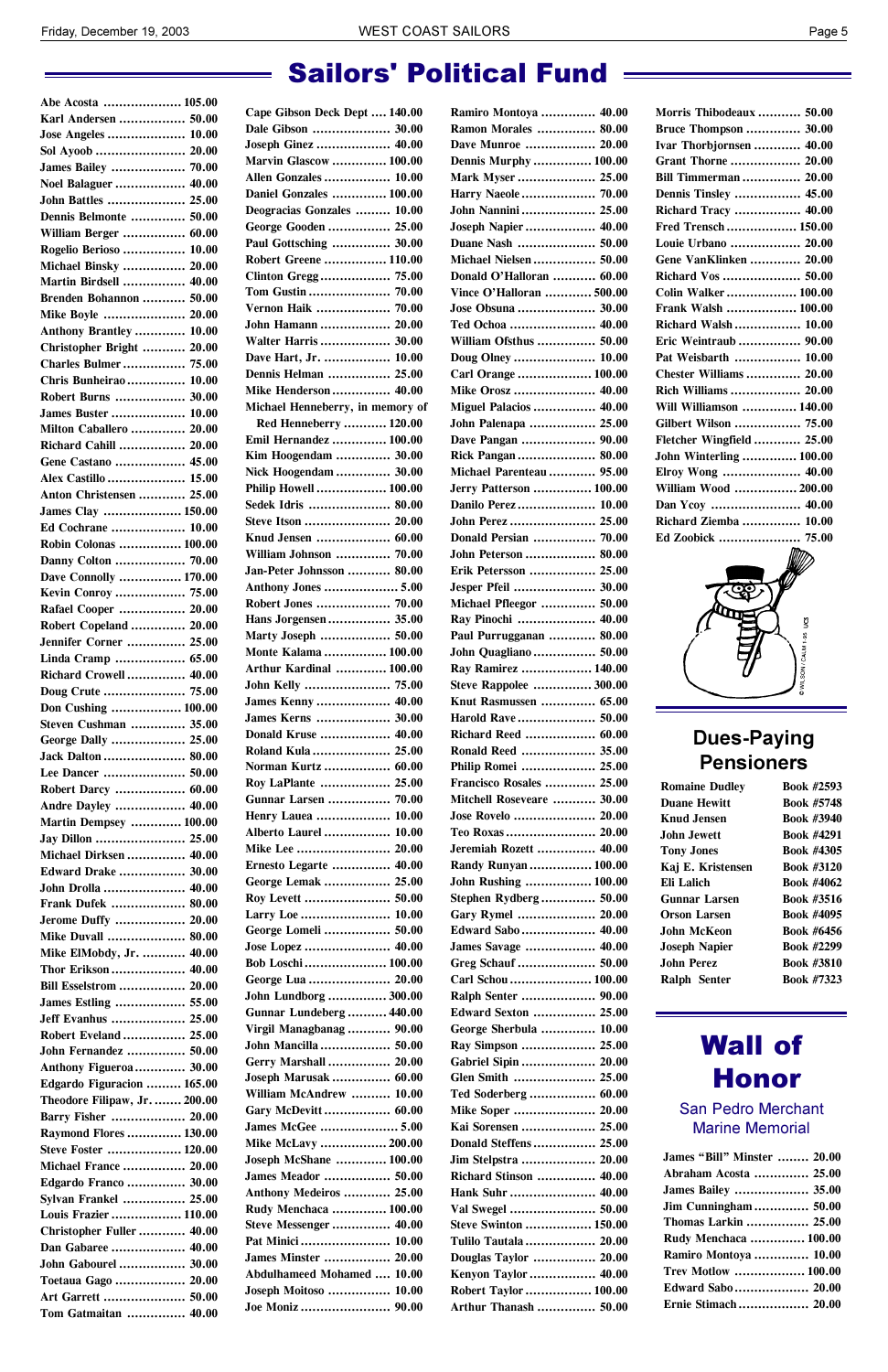# **ESU Office Assignments**

For the month of January, Jerry Patterson will be in the Seabrook office and Tom Thompson will be in the Benicia office.



Official Publication of the Exxon Seamen's Union

# **SeaRiver President retires** An illustrious career draws to a close



Mr. Paul Revere

SeaRiver President and Director Mr.<br>Paul Revere has decided to retire effective December 30, 2003. Mr. Revere had an illustrious career that spanned more than 36 years. He started his career with Exxon Company USA (ExxonMobil's predecessor company) in 1967 as an engineer in the Baton Rouge refinery after graduating from the United States Naval Academy and serving with distinction in the United States Navy.

From 1969 until 1975 he held numerous supervisory positions in the Baton Rouge Refinery Engineering Department. In 1976 he was transferred to Houston, Texas and was promoted to Supply Supervisor and in 1977 was promoted to Refining Financial Coordinator. In 1978, Mr. Revere returned to Baton Rouge as the Manager of Refining Technical Division.

In 1981 he was appointed Manager for Engineering and Planning in Exxon Company USA's Marine Department in Houston, Texas.

In 1983 he became Vice President of Exxon Shipping Company (SeaRiver Maritime's predecessor company.) During his tenure as Vice President of Exxon Shipping Company, he visited the fleet numerous times on the East Coast, the West Coast and Gulf. As he became a familiar figure to the fleet, he always took an unassuming posture. He never traveled with a large entourage, indeed it was not uncommon to observe him alone, in casual jeans and a sweater sitting next to you on a launch heading out to visit the ships, and he somehow always knew your name.

In 1986, Mr. Revere was named Director of Refining, Esso Singapore Pte Ltd. While serving in this capacity, he never forgot his Texas roots. This can be verified by some of the old timers who remember him graciously inviting the officers and crew of the *Exxon San Francisco* to his house in Singapore for a Texas style barbecue. It is small gestures such as this that make a large impact with employees, especially when they know that someone in management is really interested in their welfare.

In 1990, Mr. Revere was called back from Singapore and named Vice President of Operations, Exxon Shipping Company. This was a turbulent time for Exxon Shipping Company in the excruciating aftermath of the *Valdez* incident. It was widely assumed that Mr. Revere was called back from Singapore for the sole purpose of shepherding the Company through those turbulent years. When the Company's name was changed to SeaRiver Maritime in 1993, Mr. Revere was named Vice President of Operations, SeaRiver Maritime Inc. He remained in that position until 1995 and then surprised everyone by resuming his vagabond ways and transferring to Exxon USA's office in Florham Park, New Jersey, as the Far East Refining Coordinator, Exxon Company International. In 1997 he added the title of Manager, Project Improvement Initiatives, Downstream Planning to his ever-lengthening resume. In the summer of 1997, Mr. Revere continued his globe trotting vagabond ways by moving to Tokyo, Japan as Assistant General Manager Logistics, General Sekiyu K. K., and he became Representative Managing Director of the Company in 1999.

In January of 2000, when then **SeaRiver Maritime President Gus Elmer** retired, Mr. Revere came home. He was named President and Director of SeaRiver Maritime Inc. and has guided SeaRiver through changes that sometimes seemed insurmountable. Under his leadership SeaRiver Maritime has prospered and remains a strong and viable company. He is a consummate professional and deserves the highest accolades for a job well done.

# Unilateral change to annual physicals prompts ESU to file grievance

n November 18, 2003 the ESU received a letter from Labor Relations Supervisor, Todd Covini pertaining to the Company's intention to make a change to the administration of annual physicals. The letter stated in part that, "the Company will require annual physicals to be completed annually from the date of the last physical conducted effective January 1, 2004." This is a departure from the current method of using the person's birth date as a reference point for completing annual physicals.

The change proposed by the Company will result in more frequent physicals for unlicensed employees and in some cases physicals will occur twice annually, which is in excess of Federal regulations, the CBA and totally unnecessary. The current method of using the persons birth date as a reference point for conducting annual physicals has been a reliable way to ensure employees are in compliance with Federal regulations and adhering to our Collective Bargaining Agreement.

This attempt to unilaterally change Contract language and our long-standing, mutually accepted past practice is a clear violation of our Collective Bargaining Agreement. Specifically, but not limited to, the Exxon Shipping Company Occupational Health Monitoring Program, Part 1. Benzene, Section II, paragraph D. Furthermore, this is a departure from our mutually accepted practice of using the birth date as a reference point for completing annual physicals.

Frankly, the ESU Board does not understand why the Company is now proposing this change. Management's spin on this issue is that the Code of Federal Regulations (CFRs) requires them to make the change. However, management has failed to provide the information that they base their assertions on as requested by the ESU Board. Management has made reference to a couple of CFRs but the CFRs in questions do not stipulate that an employee must complete a physical on an annual basis from the last physical conducted.

The Union's research of the CFRs pertaining to periodic medical examinations is pretty clear. The regulations states in pertinent part that, "The employer shall ensure that no one performs a benzene operation exceeding the level criteria of para $graph (b)(2)$  of this section without having undergone an initial medical examination and periodic medical examinations yearly thereafter."

# **Coleman lawsuit settled**

It has been reported by an undisclosed source that Nelson Coleman a former Maintenance Seamen and ESU member has settled a lawsuit that he lodged against SeaRiver Maritime Inc. The terms of the settlement are confidential and were not disclosed.

Mr. Coleman was employed by Exxon Shipping Company (the predecessor company of SeaRiver Maritime Inc.) on February 2, 1991. Nelson joined the ESU and was ardent supporter of the Union. He was also an exemplary and dedicated employee who totally believed in the company and thought that they would look after his welfare.

partment disagreed with the diagnosis and put him in a hotel and made an appointment for him with another doctor (doctor shopping). The Company put him in the hotel alone, despite the fact that he had been deemed unfit for duty and directed to return home by the examining physician. The lawsuit alleged that an independent medical examiner hired by SeaRiver Maritime had concluded that Mr. Coleman should not re-enter an environment where there was a potential for exposure to benzene. Nelson's condition worsened on the night of February 15, 2000 and he made arrangements to fly home early the next morning. On March 3, 2000 the Company held a PRC meeting and terminated Mr. Coleman's employment. The Union filed a wrongful termination grievance against the company but had to withdraw it because the remedy asked for reinstatement and Nelson could not return to the same work environment. He subsequently filed a Jones Act lawsuit. The ESU is glad that this three-and-ahalf-year nightmare is over for Nelson and we wish him the best in his ongoing struggle with his illness and hope that he has a full and complete recovery.

We wish Mr. Revere and his wife Suzanne a long and happy retirement.

## **Final departure-Peter Bakke**

Former ESU member Peter Bakke of Gainesville, Florida passed away on November 14, 2003 at North Florida Regional Medical Center. Mr. Bakke was born on July 26, 1935 in Brooklyn, N.Y., and moved to Gainesville from Fort Lauderdale in 1986.

Mr. Bakke retired from the SeaRiver on June 30, 2000. Pete sailed for many years as Pumpman and was affectionately known as "Pete the Pumper". Survivors include his wife of 40 years, Harriet Irene Bakke; sons Pete Erik Bakke and Steven Gunnar Bakke, both of Gainesville; and four grandchildren. The Union and membership extends our heartfelt sympathy and prayers to Pete's family and friends during this time of sorrow.

In Nelson's nine years of service with the company he had never had any disciplinary infractions.

Mr. Coleman contracted leukopenia and is at risk to a particularly nasty type of leukemia that is ultimately fatal unless you undergo a bone marrow transplant. Nelson returned to duty from sick leave in the early part of February 2000. He experienced headaches and was taken off the SeaRiver Benicia on February 15, 2000 and sent to the company-contracted clinic in Concord, California. The doctor at the clinic deemed that he was unfit for any duty, and further instructed him that it was imperative that he return home for further treatment for his condition. Apparently the SeaRiver Medical De-

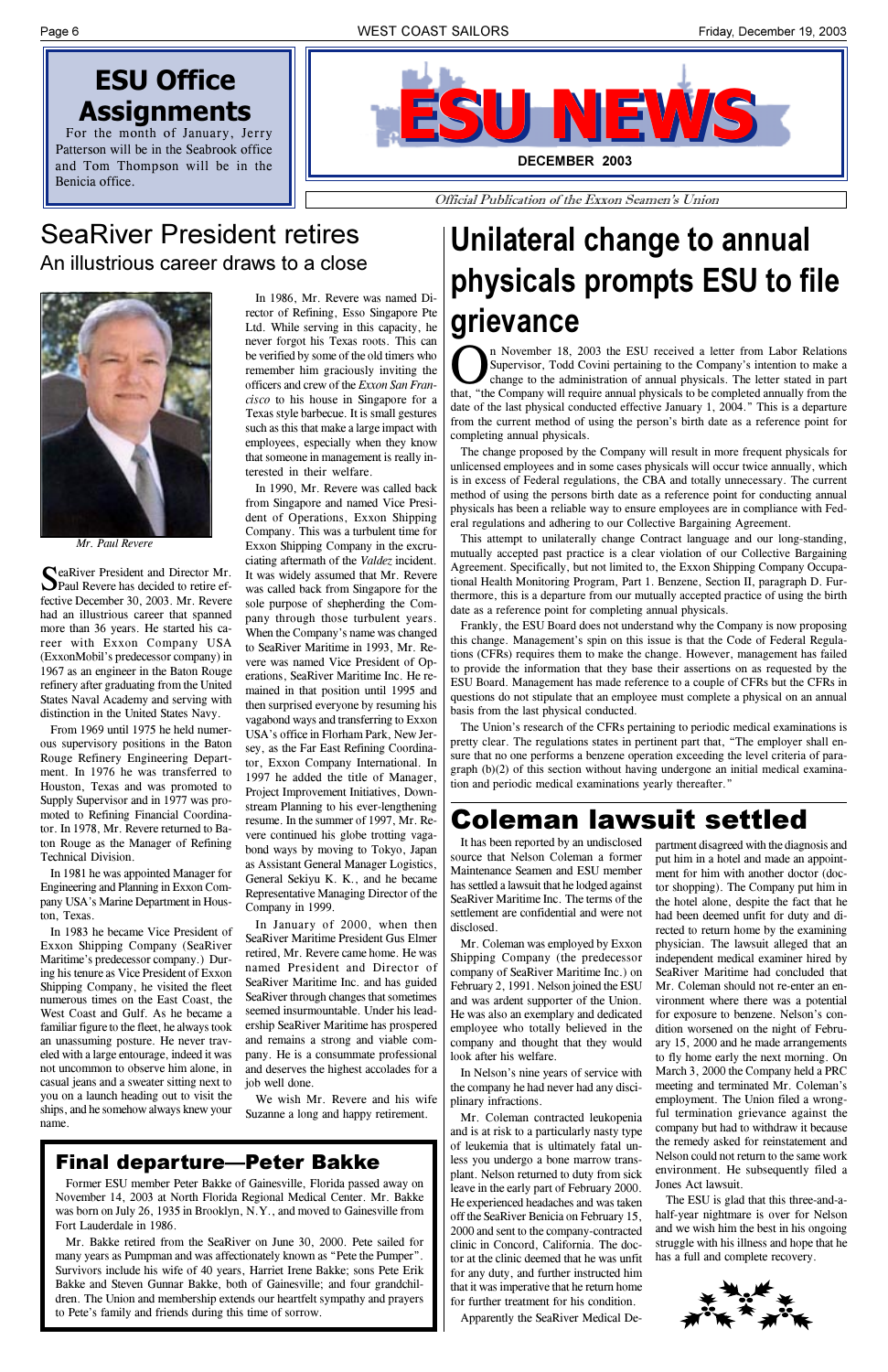#### **ESU News**

# **Christmas at SeaRiver**

Twas the night before Christmas and all through the fleet, the ships were plowing through the seas never missing a beat. The crew was tucked all snug in their beds, while visions of overtime and pay raises danced in their heads.

The dreams kept filtering through their sleep induced minds, re-thinking a year of uncertain times. The selling off of the Inland Fleet, and then acquiring some tonnage, our ANS demands to meet.

The Med came back into service and we were back in the groove, the rumors died down and our outlook improved.

The Ship Representative meeting convened in the spring, all the Reps were present, another positive thing.

Then they had the big Loss Prevention System rollout, the definition of which we were sure would bring confusion and doubt. But the core team hit the ships and things settled down and the changes are as positive as they are profound.

We are always suspicious when put to the test, because where safety is concerned, we know we are the best.

Their dreams went from summer into

the fall, and they deduced things aren't looking that bad at all. Now winter is approaching and it's getting cold, but why worry about things that you can't control.

There's talk about new builds and the fleet is still here, and that brings us to the season of hope and good cheer. As Christmas approaches and good will transcends, our thoughts turn again to our families and friends.

There is a New Year approaching and we will face it without fear, and we will continue to do the things that got us here.

But just as these dreams started to enter their heads, they heard a loud noise and realized they were in bed. They had been dreaming for goodness sake, and now they were in their bunks wideawake.

When out on the deck there arose such a clatter, and they knew it was the watch rigging the pilot ladder. Pretty soon they would be calling fore and aft, and with no time to dwell on their immediate plight, let it suffice to say, "Merry Christmas to all and to all a good night.

# **Ship reports**

#### **S/R American Progress**

Vessel visited on Dec. 8 in Beaumont, Texas, at the ExxonMobil Dock. Ship Representative, Charles Bell reports everything is going well with no major problems. Ship continues the gasoline run between Beaumont and Florida but is scheduled to make a West Coast run in the latter part of December.

#### S/R Baytown

Vessel continues to trade between Anacortes and Valdez. Regular Ship Representative Mark Myser is aboard and calls in frequently. Question was asked about whether the vessels still have a movie allowance in the ship's budget. Confirmed through the Ocean Fleet office that there is still \$250 available for the purchase of movies.

#### S/R Bristol Bay

Ship is due to be returned to the owners on Dec. 19, 2003 thus effectively ending her career with SeaRiver. Accolades to those who served aboard this vessel during her clean up and transition to the owners.

#### S/R Charleston

Vessel is on her return trip from Singapore (crew reliefs, bunkers,

#### S/R Galena Bay

Vessel visited by ESU on Dec. 4. at the Valero dock in Benicia. Upon completion of discharge the vessel will be cleaned up and gas freed for an idle period. Some personnel will be transferred to other vessels. Ship Representative, Levy Ponce on board. No major beefs but not happy there were no reliefs in San Francisco.

#### **S/R Hinchinbrook**

Vessel continues to trade between Valdez and Anacortes. John Munich has taken over the duties of Temporary Ship Representative from Johnny Navarro. While Johnny was on board he called in often and took care of issues and questions for the members. OT rate for Supper Relief for Oilers was incorrect and is being worked between the Union and Company. Will be corrected and adjustments made.

#### S/R Long Beach

Ship visited by Executive Board Officer on Dec. 11, at the Long Wharf in Richmond, CA. George Taylor filling in as Temporary Ship Representative and reports that all is going well.

S/R Mediterranean The ship is still trading in the Far East, everything running smooth with no beefs. Regular Ship Representative Frank O'Mailia on board. Future operation of this vessel is still in question.

# **SIR Bristol Bay** returns to Seabulk



The S/R Bristol Bay is shown in the picture above discharging at the Valero dock in Benicia, California on April 10, 2002.

The  $S/R$  Bristol Bay has lifted its last **L** cargo under the SeaRiver flag. The vessel loaded its last cargo for SeaRiver in Baton Rouge, Louisiana, the first week in December and discharged in Tampa, Florida, on December 5, 2003. The ship then headed for the Alabama State Docks in Mobile, Alabama, and will be returned to the SeaBulk Corporation on December 19, 2003.

Formally the HMI Ambrose Channel and originally built for Hvide Shipping, the S/R Bristol Bay was acquired from the SeaBulk Corporation by SeaRiver Maritime on January 29, 2002. SeaRiver acquired the ship on a Bareboat in-charter for an undisclosed period of time to supplement its ANS tonnage due to the loss of the S/R Benicia under OPA 90 requirements.

#### The S/R Bristol Bay is a sister ship to the  $S/R$  American Progress, the  $S/R$ Bristol Bay is 620 feet long, 105.6 feet in beam and has a cargo capacity of about 341,000 barrels. The vessel left the shipyard in Portland, Oregon, under the SeaRiver banner on February 21, 2002.

It is never pleasant to retire a vessel or turn it over to another operating entity, but to the officers and crew who served aboard the vessel in the year that SeaRiver chartered it are due special recognition for the job that was accomplished in bringing the ship up to standard in such a short period of time. Those individuals who are presently aboard, doing the clean up and preparing the ship for transition to its owners, deserve the highest accolades for their efforts.

# **Grievance settled**

A third step grievance filed by the ESU on behalf of a member for a warning letter he received from the Company after he had departed the vessel for paid leave has been settled. The company's third step response in a letter dated November 25, 2003 disagreed with the Union's position, but without prejudicing its own position, agreed to satisfy the resolution proposed in the Union's third step grievance. The warning letter will be pulled from his personnel file and he will be made whole for lost wages and benefits for a 3-day suspension that was issued by the Company. This settlement was reached after amicable discussions between both parties and underscores the ability to resolve issues when the lines of communication are kept open.

## **New SeaRiver President**

On January 1, 2004 a new President will take the helm and steer SeaRiver on its continuing journey. Mr. W.E. (Will) Jenkins who is currently the President of International Marine Transportation Limited, Leatherhead, Exxon Mobil's international affiliate, will assume the duties of President of SeaRiver Maritime Inc. It is the expectation that he will be named a Director as well. He will take over the duties of Mr. Paul Revere whose retirement was previously announced.

stores), after loading cargo in the Red Sea. Vessel should arrive on the West coast during the first part of January. Marvin Marcum filling in as Temporary Ship Representative and reports all is well but regrets the shabby treatment to the unlicensed personnel by not being invited to the dinner at the conclusion of the shipyard. Only the officers were invited.

#### S/R Columbia Bay

Vessel completed steel work and TAPS Survey in Port Angeles on Dec. 5 Currently, scheduled to discharge in the San Francisco Bay area around mid-Dec.. Stephen Bowles is filling in as Temporary Ship Representative and reports everything going well.

#### S/R Puget Sound

Vessel was in "warm lay-up" at Mobile, Alabama but has started to re-crew. Ship is scheduled to depart Mobile, Alabama on Dec. 13, and load in Beaumont, Texas approximately Dec. 15, and commence Gulf/Florida gasoline trade.

#### S/R Wilmington

Vessel was visited at the ExxonMobil Dock, Baytown, Texas on Dec. 4. Odley Banks is filling in as Temporary Ship Representative and reports everything going well. Five unlicensed are due off up north and there is anxiety about whether there will be enough reliefs.

## **Love and Marriage**

The song goes "Love and marriage, love and marriage, goes together like a horse and carriage, this I tell you brother, you can't have one without the other." It appears that Fleet Chef Cheryl Bond (formerly Cheryl Pope) has found both. John G. Bond and Cheryl Pope were married in Jackson, Tennessee, on September 27. Cheryl is a long-time Union member and a former Steward Department Trustee. The ESU extends best wishes for a long and happy marriage to the couple.

## **EXXON SEAMEN'S UNION**

Founded March 28, 1941 Affiliated with the Sailors' Union of the Pacific 1320 5th Street, Suite A Seabrook, TX 77586 Tel (281) 474-2430 Fax (281) 474-2463 E-Mail: esubay@msn.com

P.O. Box 792 Benicia. CA 94510 Tel (707) 746-5713 Fax (707) 746-7859 E-Mail: esuben@msn.com

#### **President Jerry Patterson**

| Vice President John Straley             | <b>Deck</b> |
|-----------------------------------------|-------------|
| Secretary/Treasurer Leo DeCastro        | Engi        |
| Recording Secretary Thomas Thompson III | Stew        |

**Trustee Patrick Campbell** ne Trustee William Ackley ard Trustee Gerard Nelson

The ESU News is written and edited by the Exxon Seamen's Union.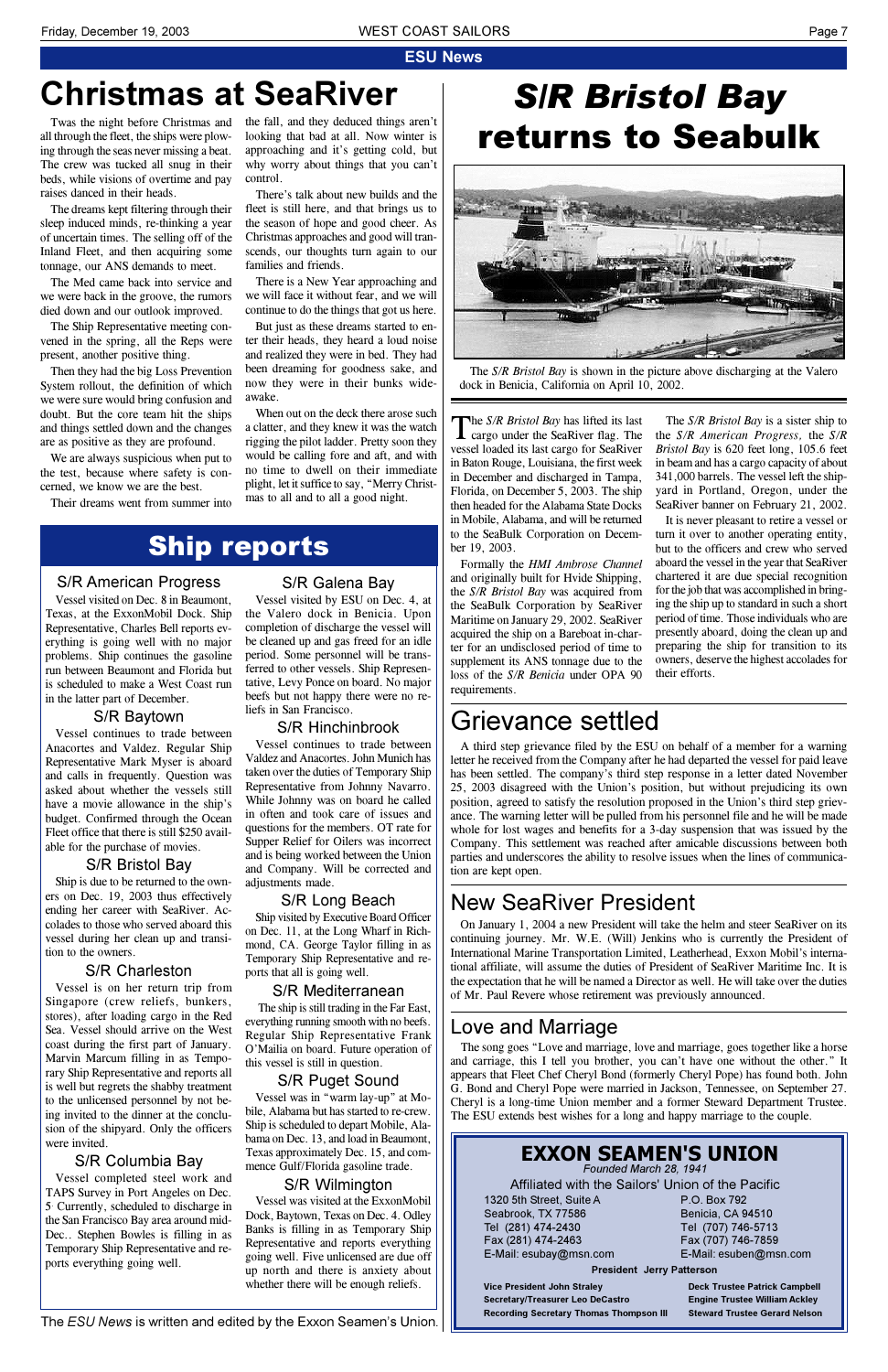# Sailors' Union of the Pacific/ **Training Resources, Ltd.** Schedule of Course Offerings for 2003/04

#### **STCW 95 Basic Safety Training**

| • Basic Fire Fighting<br>• Personal Survival |            | · Basic First Aid<br>• Personal Safety and Social Responsibility |            |
|----------------------------------------------|------------|------------------------------------------------------------------|------------|
| Jan $5-9$                                    | Apr $5-9$  | Jul 12-16                                                        | Oct 18-22  |
| Jan $26-30$                                  | Apr 19-23  | Jul 26-30                                                        | Nov $1-5$  |
| Feb $2-6$                                    | May $3-7$  | Aug $2-6$                                                        | Nov 15-19  |
| Feb 23-27                                    | May 26-30  | Aug 23-27                                                        | Dec $6-10$ |
| Mar $1-5$                                    | Jun $7-11$ | Sep $6-10$                                                       | Dec 13-17  |
| Mar 22-26                                    | Jun 23-27  | Sep 27-Oct 1                                                     |            |

#### LMSR Vessel Training (MSC approved)

| Jan $6-16$ | Apr $6-16$  | Jul $20-30$ | Oct 12-22          |
|------------|-------------|-------------|--------------------|
| Feb 17-27  | May 11-21   | Aug $10-20$ | Nov 2-12           |
| Mar 9-19   | Jun $15-25$ | Sep 14-24   | Nov $30$ -Dec $10$ |

#### **Small Arms Training (MSC approved)**

| Jan 19-21 | Apr 19-21   | Aug 23-25 | Nov 15-17 |
|-----------|-------------|-----------|-----------|
| Mar $1-3$ | May 24-26   | Sep 27-29 | Dec 13-15 |
| Mar 22-24 | Jun $28-30$ | Oct 25-27 |           |

#### Able Seaman (AB)

Jan 5-17 Feb 9-21 Mar 15-27 Aug 9-21 Sep 13-25 Oct 11-23

Nov 1-13

Nov 29-Dec 11

#### Survival Craft (Lifeboatman)

| Jan $20-23$    | Apr $19-22$       | Aug $23-26$ | Nov $15-18$ |
|----------------|-------------------|-------------|-------------|
| Feb 23-26      | May $31$ -Jun $3$ | Sep $27-30$ | Dec $13-16$ |
| Mar 29-Apr $1$ |                   | Oct 25-28   |             |

Apr 5-17

Jun 7-19

May 17-29

#### **Training Information and Enrollment**

#### Contacts

Rich Reed, SUP Welfare Plan Rep **SUP Welfare Plan** 450 Harrison St., San Francisco, CA 94105 Tel: (415) 778-5490 Fax: (415) 778-5494 E-mail: supwelfarerep@hotmail.com

Dave Connolly, SUP Vice President c/o Andrew Furuseth School of Seamanship 450 Harrison St., San Francisco, CA 94105 Tel: (415) 777-3400 Fax: (415) 777-5088 E-mail: daveconnolly@msn.com

# **Attend your Union meetings!**

**Editor's Note**: For those who want to receive the *West Coast Sailors* in a more timely manner, subscriptions via first-class mail are now

# **Welfare Notes**

December 2003

#### SUP MONEY PURCHASE PENSION PLAN

On December 17, the Trustees of the Money Purchase Pension Plan (MPP) met and unanimously voted to change the investment structure of the Plan. Currently the Plan's portfolio is managed by Dodge and Cox. After examining the investment opportunities for the Plan, the Trustees decided to move the funds to Columbia Management Group, where the funds will be initially invested in the Columbia Stable Value Fund. Columbia is an asset management company headquartered in Portland, Oregon, with \$140 billion in investment assets and is also ranked as one of the top twenty mutual fund managers in the United States. In addition Columbia Management is familiar with the working of the SUP Welfare Plan, as they have managed our  $401(k)$  Plan since its inception.

The changes to the Plan will offer many new benefits to Plan participants. Members will start seeing the results of these new changes on January 1, 2004. Previously the Money Purchase Pension Plan worked off a fiscal year from August 1 to July 31 to coincide with the SUP Welfare Plan's fiscal year. Beginning with the New Year both the Money Purchase Pension Plan and the  $401(k)$ will convert to a much more convenient calendar year from January 1 to December 31. The transfer of assets from Dodge and Cox will occur on December 31, and Columbia Management will open our new account on January 1, 2004.

In the past, individual Money Purchase Pension Plan statements were mailed once a year from the Plan office. Now Columbia will mail statements quarterly with a detailed financial analysis of your individual portfolio. Your statement will include investment gains and balances as well as a detailed report of shipping contributions including dates and voyage numbers. Those members who participate in the  $401(k)$  Plan will receive both statements together, and will reflect your financial activity in both plans. Not only will these statements provide participants with consolidated investment information, but all participating members will be able to contact Columbia Management directly for upto-date account information by either phone or online.

In order to inform participating members, a detailed letter of the new changes will be mailed from the Plan Office before the end of 2003. During the first quarter of 2004 SUP Welfare Representative Rich Reed and Columbia Management account manager Joan Steel will attend the monthly branch membership meetings, a schedule of dates will be in the January 2004 West Coast Sailors.

The SUP Welfare Plan wishes all members at sea and ashore Happy Holidays and a profitable 2004.

#### **SUP Welfare Plan**

450 Harrison Street, San Francisco CA 94105 **Telephone Numbers:** SUP Money Purchase Plan, SUP 401(k) Plan, 

## British Union blasts Blair on maritime policy

Brian Orrell, general secretary of the National Union of Marine, Aviation and Shipping Transport Officers (NUMAST), has blasted the Labor party for "failing to deliver" on mariner employment.

Orrell wrote to Prime Minister Tony Blair after Blair told Parliament of "the continued revival of United Kingdom merchant shipping after a very long period of decline," despite the loss of over 600 jobs on P&O ferries Dover-to-Calais run.

Although Orrell acknowledged the under the Labor government, he con- DFDS and Maersk.

tended that the biggest beneficiaries have been foreign seafarers.

More than 6,800 "Certificates of Equivalent Competency"—which allow foreign nationals to serve on UK ships have been issued since 1997. Over threequarters of the junior officers on British vessels are foreign nationals, as are almost half the chief engineers and twothirds of masters.

In addition to P&O ferries, in recent months jobs have been lost at Global Mavolume of tonnage under the Red En- rine, IMT, Hoverspeed, James Fisher, sign has increased by around 60 percent Pacific Nuclear Transport, Sun Cruises,

available (one-year intervals only) for \$25 per year.



## **Appeals court rules Coast Guard may** forcibly evacuate a vessel in distress

The U.S. Court of Appeals for the First Circuit ruled that the U.S. Coast Guard may order the forcible evacuation of a vessel in distress when lives are in danger.

In the case Thames Shipyard and Repair Co. v. United States (November 2003), a fishing vessel was taking on water so the master called the Coast Guard for assistance. Coast Guard personnel and pumps were insufficient to prevent the vessel from taking on more water and listing significantly. The Coast Guard coordinator on-scene directed all persons on the fishing vessel, including the master, to abandon ship, as he feared the vessel was about to sink suddenly. When the master objected, the USCG officer advised the master that he would be subdued physically if necessary in order to take him off the vessel. The vessel sank 55 minutes after it was abandoned.

The owner sued the Coast Guard for loss of vessel. Over a strong dissent, the court held that the USCG decision to require that the vessel be evacuated when lives were at risk was protected by the discretionary function exception and that the federal government was immune from liability on that basis, even if the decision to order the evacuation was negligent.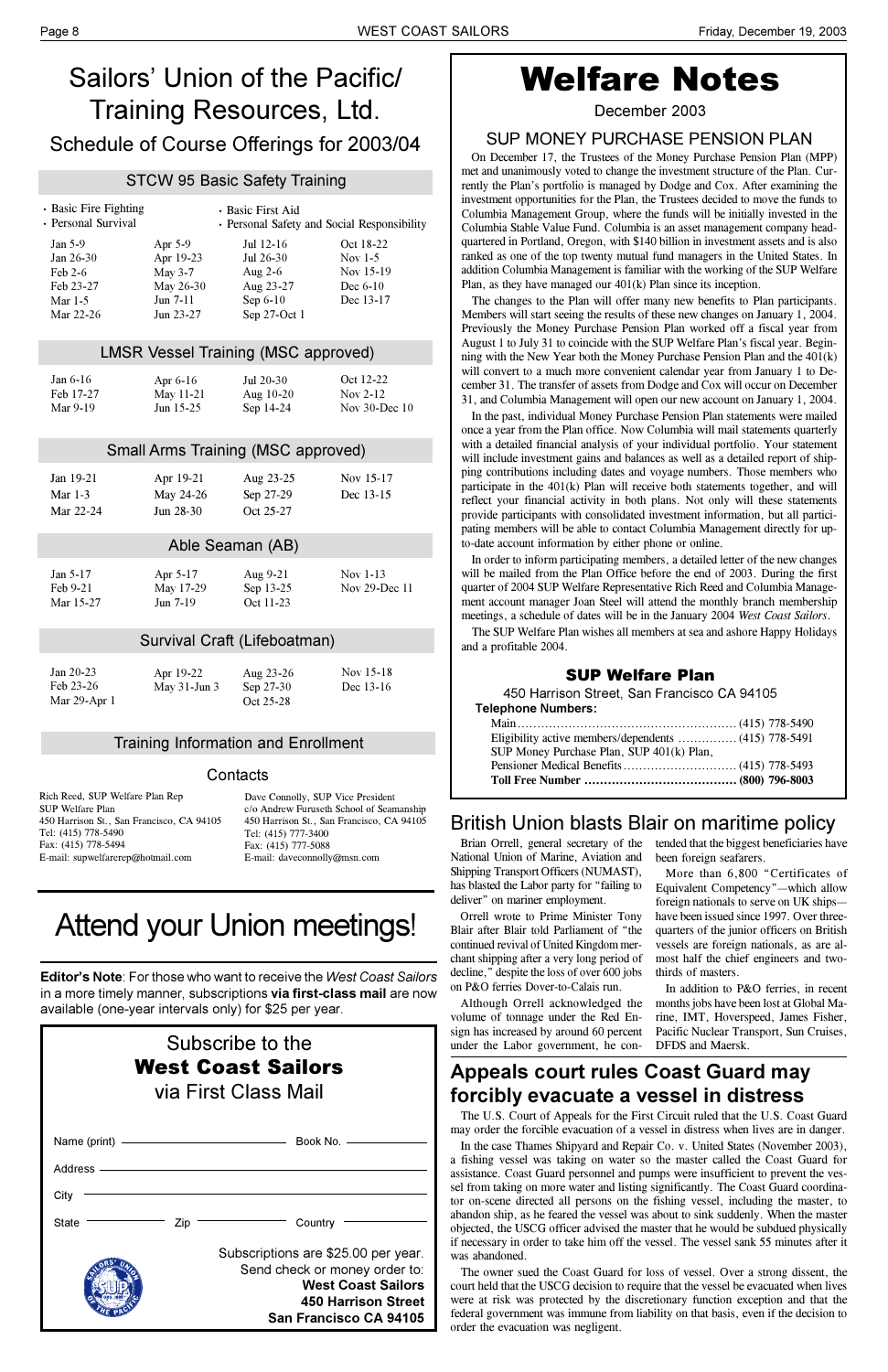# **West Coast Sailors continued**

| AIVIII Läytön  25.00          |  |
|-------------------------------|--|
| George Lemak  25.00           |  |
| Gus Leveroni 20.00            |  |
| H. Lillerdahl  25.00          |  |
| George Lomeli  50.00          |  |
| Bob Loschi  100.00            |  |
| Peter Lucas  10.00            |  |
| Erik Lund  25.00              |  |
| John Lundborg 20.00           |  |
| Alvin Madruga  25.00          |  |
| Virgil Managbanag  20.00      |  |
| Thomas Mariner  50.00         |  |
| <b>Chuck Maringer  20.00</b>  |  |
| Jim Marsh  20.00              |  |
| John Masterson  25.00         |  |
| Takeshi Masukawa  120.00      |  |
| William McAndrew  10.00       |  |
| <b>Gary McDevitt  10.00</b>   |  |
| James McGee  10.00            |  |
| Ian McLeod  20.00             |  |
|                               |  |
| Joseph McShane  125.00        |  |
| <b>Arthur Mebus  25.00</b>    |  |
| Anthony Medeiros  25.00       |  |
| Rick Meleski  25.00           |  |
| <b>Jack Milano  35.00</b>     |  |
| Keith Miller  30.00           |  |
| Leonard Millsap 20.00         |  |
| <b>Bill Minster  20.00</b>    |  |
| <b>James Minster  20.00</b>   |  |
| Joe Moitoso  50.00            |  |
| Joe Moniz  50.00              |  |
| <b>Steve Moniz  100.00</b>    |  |
| <b>Robert Morgan  10.00</b>   |  |
| Joseph Muir  25.00            |  |
| Duane Nash  10.00             |  |
| Robert Nash  100.00           |  |
| <b>Tonny Nielsen  10.00</b>   |  |
| Pete Nishiyama  50.00         |  |
| William O'Connor  25.00       |  |
| Jose Obsuna  10.00            |  |
| <b>William Ofsthus  50.00</b> |  |
| <b>Arthur Olsen  25.00</b>    |  |
| <b>Marcea Opriciu  25.00</b>  |  |
| Larry Osorio, Jr.  300.00     |  |
| <b>Sven Otterston  50.00</b>  |  |
| Robert Palakiko  25.00        |  |
| John Palenapa  20.00          |  |
| Frank Pankowski  25.00        |  |
| <b>Edward Pardo  25.00</b>    |  |
|                               |  |
| John Pedersen  25.00          |  |
|                               |  |
| Erik Pettersson  50.00        |  |
| Joe Piscopo  25.00            |  |
| Pete Pokrajac  20.00          |  |
| George Pope 25.00             |  |

| W nitey Secrest  20.00          |  |
|---------------------------------|--|
| William Self  25.00             |  |
| Ralph Senter  25.00             |  |
| <b>Edward Sexton  25.00</b>     |  |
| Kevin Sheen  20.00              |  |
| <b>George Sherbula  25.00</b>   |  |
| Gene Shultz  25.00              |  |
| Virgil Sieben  25.00            |  |
| Andy Simkanin  25.00            |  |
| <b>Charles Smith 25.00</b>      |  |
|                                 |  |
| <b>Francis Smith  25.00</b>     |  |
| Martin Smith in memory of       |  |
| <b>Chuck Smith and daughter</b> |  |
| <b>Kathrine Cross  135.00</b>   |  |
| <b>William Smith  25.00</b>     |  |
| Kai Sorensen  25.00             |  |
| Eugene Souza  25.00             |  |
| <b>Gerald Spafford  25.00</b>   |  |
| <b>Gerald Spaulding  20.00</b>  |  |
| <b>Donald Steffens 25.00</b>    |  |
| Jim Stelpstra  20.00            |  |
| Inti Sternbach  10.00           |  |
| <b>Joseph Suire 30.00</b>       |  |
| <b>Vince Sullivan  40.00</b>    |  |
| Leo Surmeian  25.00             |  |
| John Svane  20.00               |  |
|                                 |  |
| Thomas Tamblyn  25.00           |  |
| Robert Taylor  20.00            |  |
| <b>Arthur Thanash  50.00</b>    |  |
| Morris Thibodeaux  50.00        |  |
| <b>Timothy Thomas  25.00</b>    |  |
| <b>Bruce Thompson  20.00</b>    |  |
| Ivar Thorbjornsen  45.00        |  |
| <b>Grant Thorne  45.00</b>      |  |
| Clifford Thornhill  30.00       |  |
| <b>William Tice  25.00</b>      |  |
| <b>Dennis Tinsley  25.00</b>    |  |
| <b>Maurice Toich  40.00</b>     |  |
| Thomas Tynan  40.00             |  |
| Harold Uriate  3.00             |  |
| Joseph Valverde  25.00          |  |
| Gene VanKlinken  40.00          |  |
| Richard Vos  50.00              |  |
| <b>William Walker  20.00</b>    |  |
| Richard Walsh  55.00            |  |
| Carl Walters  25.00             |  |
| Jacob Wanner  50.00             |  |
| Robert Weaver  25.00            |  |
| Michael Webb  25.00             |  |
| <b>Charles Weber 25.00</b>      |  |
| Pat Weisbarth  10.00            |  |
| <b>Chester Williams  25.00</b>  |  |
|                                 |  |

**Edward Schaffer .............. 25.00** 

## **Schooner C.A. Thayer to be restored**



The 108-year-old schooner  $C.A$ . Thayer sailed, with the assistance of tugs, from San Francisco's Hyde Street Pier on December 2 to Alameda's Bay Ship and Yacht Shipyard to begin a two-year, \$9.6 million restoration.

The C.A. Thayer is one of the last survivors of the West Coast's turn-of-thecentury maritime lumber industry. It has also been attacked by wood worms and is in such disrepair that it was threatening to sink.

Since 1993, when the National Trust of Historic Preservation named the black wooden schooner one of the nation's most endangered historic places, the Maritime National Historical Park has struggled to raise enough funding to keep the *Thayer* afloat.

"A decade ago, we asked the National Park Service for funding to renovate the Thayer," Representative Nancy Pelosi (D-San Francisco) said in a ceremony bidding the ship farewell. "Now, we have

the money in hand, and the renovations can begin."

Over three years, the federal government has appropriated funds for the restoration project. Most of the 219-foot-long ship will be replaced during the restoration.

The *Thayer* was one of hundreds of cargo ships hastily assembled in the late 19th century to satisfy shipping demands on the West Coast. After the 1906 earthquake and fire, it was used to carry lumber from the Pacific Northwest to rebuild San Francisco.

The *Thayer* has served as a stage for sea-based plays and for overnight field trips for school children at the Hyde Street Pier, but it was removed from such public uses last year because of its poor condition.

The Thayer is part of the history of the SUP, as Harry Lundeberg was key to bringing the ship to what was then known as the San Francisco Maritime Museum in the 1950's.

## French sailors shafted by new ship register

Six French maritime Unions shut down shipping in France on December 11 in an attempt to block proposed government legislation—establishing a new French International Register (FIR).

"On the first anniversary of the *Prestige*, the French government, despite the good intentions expressed publicly at the time, is creating French-style convenience shipping leaving the way open for the hoodlums of the sea," the Unions said in a joint statement announcing the strike.

isting French Austral and Antarctic Territories (Kerguelen) register.

The Unions, which recently walked out of a meeting of the Higher Merchant Marine Council which was discussing the proposed legislation, claim that, in the long term the proposal risks completely destroying the jobs of French mariners and French maritime training institutions.

"This bill... will reduce French ratings and officers, as well as non-community seafarers, to the rank of convenience seafarers with all the human and social consequences resulting from it," the Unions' joint committee said in a statement.

| <b>Mike Potenti  25.00</b>     |
|--------------------------------|
| Quest Discovery Service  30.00 |
| <b>Charles Rafael  25.00</b>   |
| Harold Rave 50.00              |
| John Reed  25.00               |
| Ronald Reed  35.00             |
| <b>Charles Regal  25.00</b>    |
| Carl Reinhold  25.00           |
| John Rescino  25.00            |
| Dale Rodriguez  25.00          |
| Manuel Rodriguez  25.00        |
| Teo Rojas  30.00               |
| Francisco Rosales  25.00       |
| Angelo Rossino  25.00          |
| John Rushing  50.00            |
| Lloyd Rust  40.00              |
| Stephen Rydberg 25.00          |
| Edward Sabo 20.00              |
| James Sakai  25.00             |

**Robert Porteous ............... 25.00** 

| Gilbert Wilson  50.00        |  |
|------------------------------|--|
|                              |  |
| William Wood  30.00          |  |
| <b>Richard Wright  10.00</b> |  |
|                              |  |
| <b>Richard Ziemba  30.00</b> |  |
|                              |  |

William Williamson .......... 25.00

The principal feature of the proposed new register is that it will provide for the French nationality requirement to be limited to the master and his second in command. This compares with 35 percent of crew complement under the ex-

## **Record of SUP Shipping** November 2003

|  |  | Hdqs Seattle  Wilm  Hono  Total |
|--|--|---------------------------------|
|  |  |                                 |
|  |  |                                 |
|  |  |                                 |
|  |  |                                 |
|  |  |                                 |
|  |  |                                 |
|  |  | TOTALS  54  29  86  39  208     |

Thousands of seamen blocked port traffic, towage and ferry operations across the country's ports.

Despite paralyzing shipping in France, the French Senate voted on December 12, to approve the new flag.

Secretary of State for the Sea and Transport Dominique Bussereau firmly rejected this. "The new flag has nothing to do with flags-of-convenience. It is a modern register, similar to what can be found in other European countries and is a unique chance to help the recovery of the fleet."

The RIF bill will go before the National Assembly in January.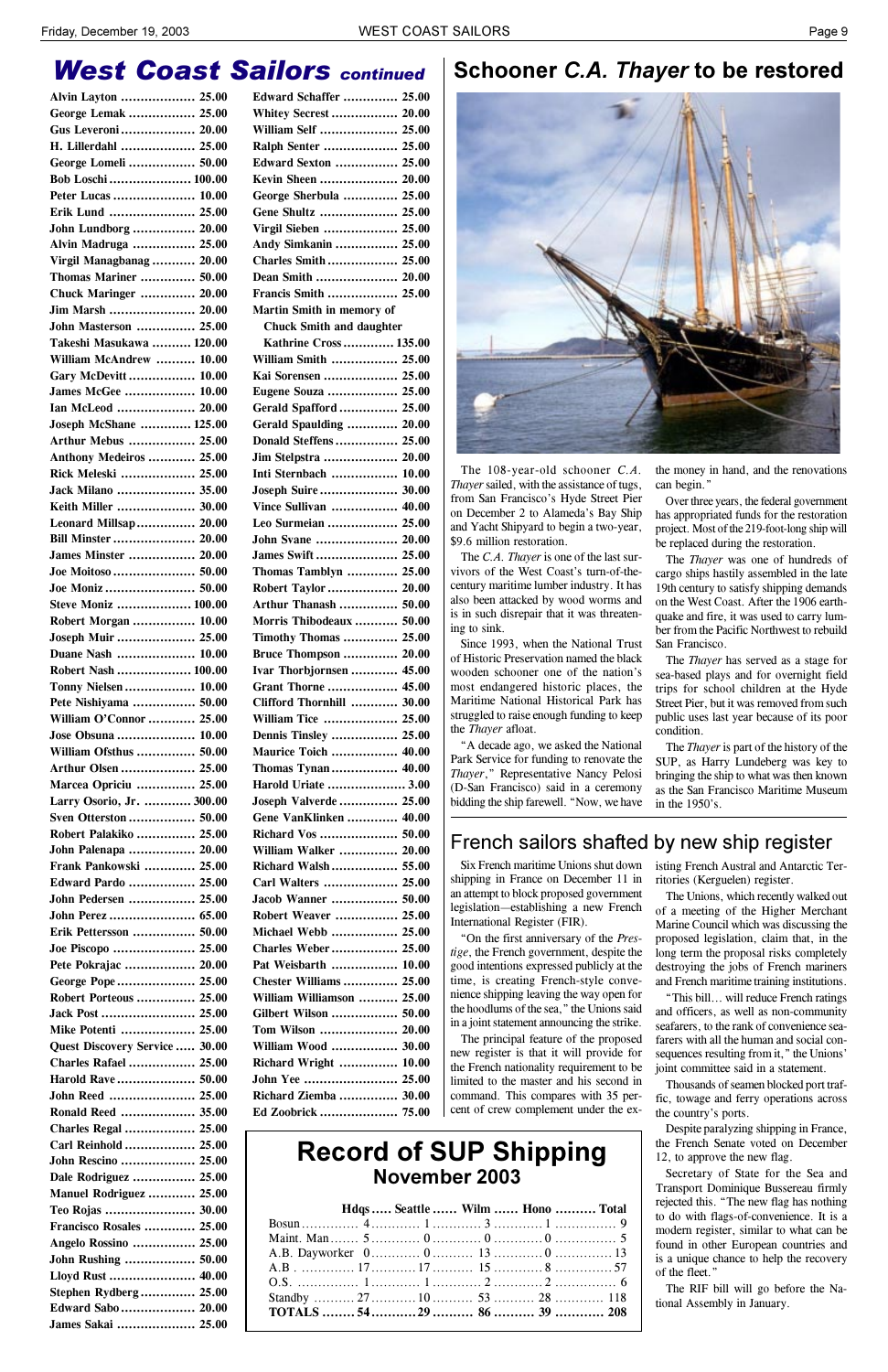



# **SUP President's Report**

December 8, 2003

#### **NEW MARITIME LEGISLATION**

As reported in detail in last month's West Coast Sailors, Congress passed new legislation that will replace the Maritime Security Program (MSP) when it expires on September 30, 2005.

Incorporated into the National Defense Authorization Act for Fiscal Year 2004 (H.R. 1588), the new ten-year Maritime Security Fleet (MSF) program was signed into law by President Bush on November 24.

When the new program goes into effect on October 1, 2005, it will provide for a fleet of 60 militarily useful, commercially viable U.S.-flag vessels for the international trades. In addition to increasing the number of vessels from the current 47, the program also increases the annual per vessel payment to operators to \$2.6 million in fiscal years 2006, 2007, and 2008; \$2.9 million in fiscal years 2009, 2010 and 2011; and \$3.1 million in fiscal years 2012, 2013, 2014, and 2015. Under MSP, payments have been frozen at \$2.1 million since 1996.

Under the renamed Maritime Security Fleet (MSF) program, the first five operating agreements or "slots" will be awarded to Section 2 citizens (as defined by the Shipping Act of 1916) that own and operate new U.S.built tankers engaged in foreign trade. As an incentive for U.S. operators to participate in this aspect of the program, MSF provides for a "defense tank vessel construction assistance program" that will give operators a direct payment from the government of up to 75 percent on the actual vessel construction cost, not exceeding \$50 million per ship. The SUP has urged Chevron-Texaco Shipping Company to consider making application for these slots.

The second priority for MSF slots will be to the 47 vessels currently enrolled in the Maritime Security Program. Since the citizenship provisions in the new program does not require Section 2 U.S. citizen owners or operators, the nine vessels currently operated by American Ship Management will revert to American President Lines on October 1, 2005. In discussions regarding the company's plan to participate in the new program, APL's Washington, D.C.-based representatives have stated that they are willing to participate as long as it is profitable. The company currently is formulating a business plan for potential post-2005 U.S. flag operations focusing on projections of government-impelled cargoes over the 10-year life of the program and ship management costs.

The sustained flow of government cargo is essential for APL to participate in the new program. The company indicates that it is actively seeking Department of Defense assurances that will, in fact, happen.

As far as the actual management of its U.S.-flag vessels, APL representatives stated that it will seek "major" cost reductions from American Ship Management. If that does not occur, APL will manage the ships directly. ASM representatives report that they are engaged in discussions with APL over this issue. Labor costs will be addressed after the cargo and management issues are resolved, according to APL. Another factor is, if APL participates in the program, how many slots will it apply for. Of the nine vessels in MSP, the four C-10's (President Adams, Jackson, Polk and *Truman*) will be over 15 years old and not eligible to be enrolled unless they are given a waiver by the Defense and Transportation Departments. Based on discussions with APL, the number of slots the company applies for will be contingent on the amount of government cargo needed to keep a U.S.-flag vessel profitable to operate. The third priority status for the remaining eight MSF slots will be granted to vessels owned and operated by Section 2 citizens or a "documentation citizen" operator owned by Section 2 citizens. When the bill was drafted, Matson was successful in inserting a provision that will allow domestic operators to apply for these slots if the vessels are engaged exclusively in foreign trade. Although the company has not made its inten-

tions known, it seems apparent that it will apply for MSF slots for ships engaged in the West Coast/Guam/ East Asia trade. Vessels currently on that run-Mahimahi, Manoa and Mokihana-would be ineligible to be enrolled, unless they received a waiver, as they are almost 25 years old. One could speculate that Matson could apply for slots for the  $R.J.$  Pfeiffer,  $m/v$  Manukai and the new *Manawilli* (due to be delivered in mid-2004). However, this is contingent upon the future of APL/Matson Alliance in the Guam trade which expires in January, 2006.

According to the Maritime Administration, interim Maritime Security Fleet regulations to supplement the enabling legislation will be issued by the agency by August of 2004. Potential MSF operators will have until October 31, 2004 to apply for slots with the government deciding by February 1, 2005 to whom the operating agreements will be issued and to which specific ships.

Anticipate further discussions with both APL and ASM as the future of our work in APL's U.S.-flag vessels is at stake just as it was in 1996-1997. Will keep the membership fully informed.

#### **MATSON NAVIGATION COMPANY**

The Union has been notified that Matson is timechartering the *Lihue* to Horizon Lines for three trips to Hawai'i this month. Unlike the recent bareboat charter of Totem Ocean Trailer Express's (TOTE) Great Land for the Hawai'i trade, the SUP and the other Matsoncontracted Unions will remain aboard the Lihue under the charter.

In other news, the s/s Manulani has been sold for scrap. Built at Bethlehem Steel's Sparrows Point, Maryland shipyard as the *Hawaiian Progress*, she entered the Hawai'i trade in September 1970, and was renamed Manulani in 1978. Her sister ship, s/s Manukai (ex-*Hawaiian Enterprise*) was scrapped earlier this year.

#### **CHEVRONTEXACO SHIPPING COMPANY**

In accordance with Article XVII, Section 5 of the SUP Constitution, a negotiating committee shall be elected at today's meeting to bargain with ChevronTexaco Shipping Company. The current collective bargaining agreement, covering all unlicensed mariners employed in the company's U.S.-flag fleet, expires on January 31, 2004.

As per the Constitution, members eligible to serve on this Committee are those "who are affected by the contract being negotiated." Past practice also dictates only those currently employed by ChevronTexaco are eligible.

Have been advised by members presently at sea, that in the event a full committee cannot be field today, they will be willing to serve once on the beach. Anticipate negotiations will begin in mid-January.

fessionals retained by the Trustees on the status of the building in regards to the planning process of the City of San Francisco. For background on the 450 Harrison Street issue, see the March, July and August 2003 editions of the West Coast Sailors.

At the August 7 Trustee meeting, the Building Corporation authorized Mr. Richard Springwater, a San Francisco architectural consultant, to expend the funds necessary to organize and prepare for a meeting with the San Francisco Planning Department staff to evaluate the development constraints and opportunities regarding 450 Harrison.

During the time between the Trustee meeting and the meeting with the Planning Department, Mr. Springwater in conjunction with architects Darryl Roberson of Studio Architecture, historic architect Jay Turnbull and land use counsel Pam Duffy of the law firm of Coblentz, Patch, Duffy & Bass, formulated a proposal that would allow a 400-foot residential tower (containing 272 residential units) to be built on the 450 Harrison site in a manner that would preserve the facade, rotunda and the Union's offices, thereby mitigating the historic issues of concern to the Planning Department.

On October 8, Mr. Springwater and his associates, Union counsel Jeff Walsh, Tom Larson of the San Francisco law firm of Howard, Rice, Nemerovski, Canady, Falk & Rabin real estate consultant Tony Crossley of Colliers International, your secretary and the other professionals mentioned above, met with the top staff people in the Planning Department to discuss the proposal. While the Planning Department was favorable to the design of the proposed tower, it was not inclined to have it constructed on top of the existing building. While the staff was sympathetic to the economic interests of the Building Corporation and the Union as a whole, it was clear that 450 Harrison is viewed by the City as an historic structure and that it preferred to have the residential tower constructed on the corner of Harrison and Fremont Streets, adjacent to the Headquarters building.

On October 24, along with Springwater, Walsh and Crossley, again met with the Planning Department to emphasize the importance of protecting the economic interests of the SUP in regards to the building.

On November 26, the Planning Department issued a draft Rincon Hill Plan which states that 450 Harrison is a "significant" building which should be preserved. However, the draft plan proposes "bonus" transferable development rights (TDR) for historic buildings. This means that developers in the Rincon Hill area will not be able to build as much height/density as they desire without purchasing TDR's from the Building Corporation. The plan also proposes that a 21,000 square foot community center and a public library be located in an historic building in the Rincon Hill area. The cost of these projects, estimated at \$14.2 million, would be paid by Rincon Hill developers and could benefit the Union.

A public meeting sponsored by the Planning Department to discuss the draft Rincon Hill Plan will be held at Headquarters on December 10.

The Building Corporation reviewed the draft plan and agreed that the economic interests of the Union are best served by continuing to actively participate in the planning process. In this regard, the Trustees authorized a payment of \$11,900 as the Building Corporation's share of an Environmental Impact Report (EIR) for the Rincon Hill area and a \$3,100 share to a \$50,000 study of the area by San Francisco Planning and Urban Research Association. The Trustees also approved funds, not to exceed \$100,000, for the attorneys, architects, etc., to continue to advise and assist in protecting the economic interests of the Building Corporation and the Union. The planning process will be lengthy and complicated and will be affected by the political climate in San Francisco. It is safe to say that the outright sale of the building, which looked imminent earlier this year, is for all intents and purposes dead. Given that the Planning Department has designated 450 Harrison as historically "significant" and that the agency is not in favor of developing a residential tower on the site, it appears likely that the SUP will be headquartered at 450 Harrison for many years to come. However, the Trust-

#### **FOSS MARITIME COMPANY**

The collective bargaining agreement between the SUP and Foss Maritime Company, which covers those employed in the company's bunkering operation on San Francisco Bay, expires on February 29, 2004.

As per the SUP Constitution, a Negotiating Committee comprised of those members working for Foss, will be elected at the January Headquarters meeting. In preparation for bargaining, caucuses will be held

in Richmond on Monday, December 29, and Tuesday, December 30. Both sessions will begin at 8:00 A.M..

#### **BUILDING CORPORATION**

The SUP Building Corporation met at Headquarters on December 3 to continue discussions on the 450 Harrison Street property and to hear reports from pro-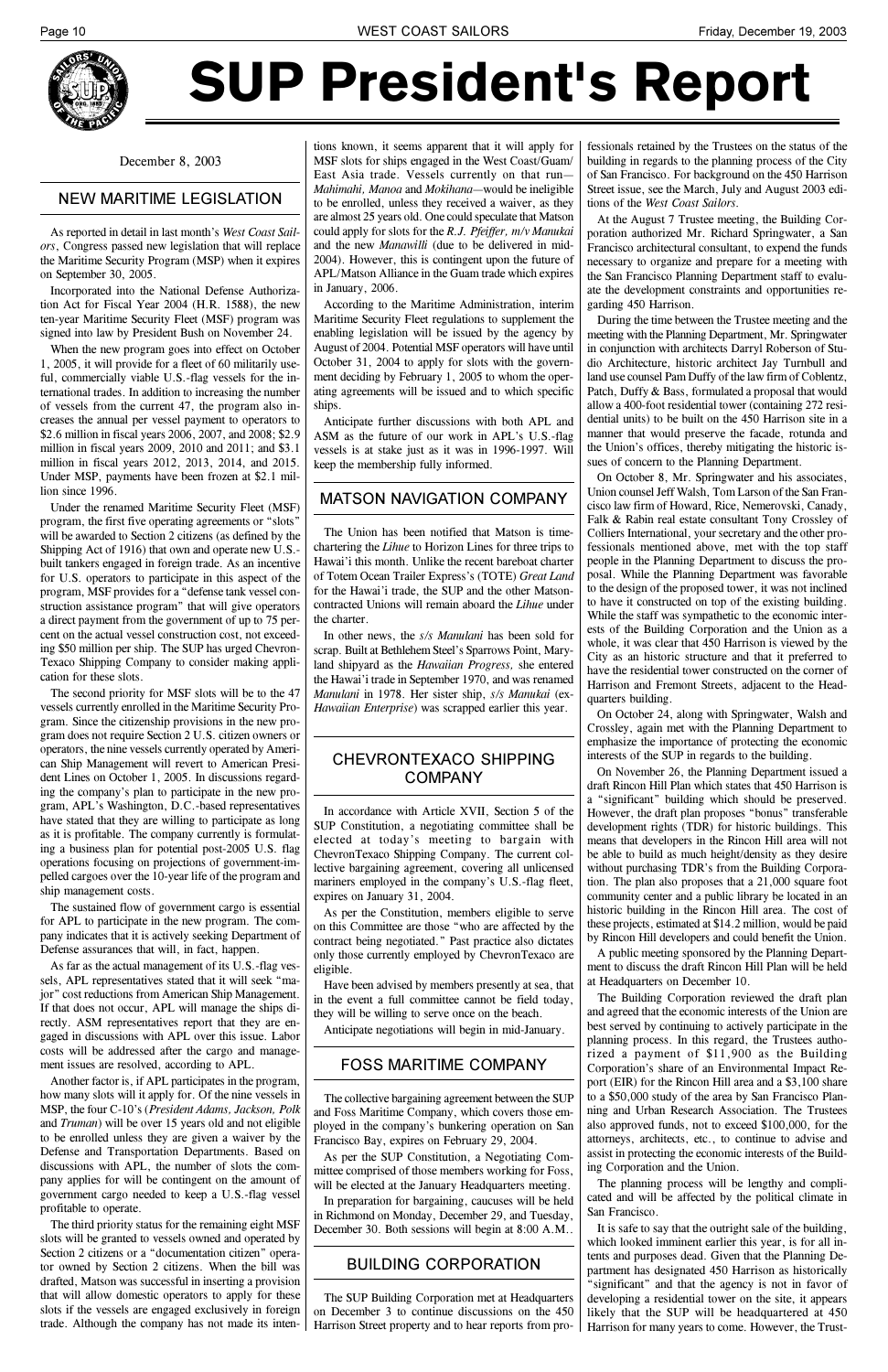## **President's Report continued**

ees will continue to exercise their fiduciary duty to ensure that the Union is not disadvantaged by development on Rincon Hill.

#### **SUP ELECTION**

All members eligible to vote in the biennial election of SUP officers and referenda on proposed constitutional amendments and Shipping Rule propositions should have received their secret mail ballot by today's meeting.

In accordance with Article XII, Section 8, of the SUP Constitution, "If for any reason a member in good standing does not receive his/her ballot, he/she may make a written request for a ballot to the Impartial Balloting Agent. The request shall include a statement that the member has neither received a ballot nor voted in the election and the address to which the ballot is to be sent. The Impartial Balloting Agent shall mail a ballot to the member at the address indicated which shall be marked "duplicate" on the outer envelope."

If an eligible member has not received a ballot, write to: Robbin A. Johnson, Pacific Election Services, Inc., 1650 Stanmore Drive, Pleasant Hill, CA 95423. Fax: 925-685-4937. No ballots will be mailed to any SUP Hall.

Balloting will continue through December and January and will be tallied on Monday, February 2, 2004.

#### **HOLIDAYS**

All SUP halls will be closed on Christmas Eve, Christmas Day, New Year's Eve and New Year's Day.

Christmas Day and New Year's Day are holidays under all SUP collective bargaining agreements.

Christmas Eve (Wednesday, December 24) and New Year's Eve (Wednesday, December 31) are ILWU holidays and, therefore, are recognized holidays for SUP members working under the American Ship Management and Matson Navigation Company shoreside maintenance agreements on the West Coast and in ASM and Matson vessels in West Coast ports on those dates.

Christmas Eve and New Year's Eve are also holidays for the run boat crews, the dock bosun and the dispatchers employed by the San Francisco Bar Pilots.

Christmas Eve and New Year's Eve are not ILWU holidays in Hawai'i. The Honolulu Branch will be closed on January 2, an ILWU Local 142 holiday (Jack Hall's birthday).

Next month SUP halls will be closed on January 19 in observance of Martin Luther King, Jr.'s birthday, a holiday under all agreements except those with ChevronTexaco and Foss. Due to the holiday Branch meetings will be held on Tuesday, January 20, 2004.

#### **ACTION TAKEN**

ChevronTexaco Negotiating Committee: M/S/C to use members working for the company on the beach.

M/S to accept the balance of the President's report. Carried unanimously. Gunnar Lundeberg

# **APL Vice President Eric Mensing highlights** U.S. merchant marine's contributions during **Operation Iragi Freedom**

U.S.-flag merchant ships and U.S.-citizen merchant mariners did "an outstanding job" in supporting U.S. military operations that led to the liberation of Iraq, APL Ltd. Vice President of Government Affairs and Marketing Eric L. Mensing said in a November 6 luncheon address before the Washington, D.C. Chapter of the Kings Point Alumni Association.

The U.S.-flag shipping industry and U.S. merchant mariners "can be proud" of the critical role they played during Operation Iraqi Freedom, Mensing, who is a graduate of the U.S. Merchant Marine Academy, and has served APL Ltd. in various executive positions for over 20 years, said.

and carriers modified their services as needed."

U.S.-citizen merchant mariners successfully crewed all of the merchant vessels participating in Operation Iraqi Freedom, the APL Vice President noted.

An industry-government joint planning advisory group also played a "critically important" role, having met three times during the conflict, the APL Vice President said.

The VISA program "worked as designed," while participating ocean carriers competed to offer their best services to war fighters in Iraq, Mensing said. "VISA carriers provided more than adequate sealift," he added. "This was the first major test of VISA, and it worked as designed."

# **Vice President's Report**

#### December 2003

In addition to the routine duties of the Front Office, checked the following ships.

President Wilson: Delegate Dave Kaupiko. Questions on Great Land charter, on MSF, on *Manukai* agreement, and on ballot issues. No disputed time in Oakland.

**APL China: Delegate Rudy Musgrove.** Both the delegate and the bosun getting off. 2 hour minimum not payable in addition to penalty meal. It's one and one for the PMH.

R.J. Pfeiffer: Delegate Tommy James. Running smooth. Clarification on balloting procedures. If you do not get a ballot at your address of record, you can request one from the impartial balloting agent. See November and December West Coast Sailors for details.

**USNS Benavidez:** Delegate Rocky Schindler. Loading in Beaumont on maiden voyage. Clarifications on watchstanding. At sea, it's a three man watch and everyone stands one, including the bosun and the ordinaries. In port, watches are broken and its daywork-0800 to 1700 is straight time and anything after 1700 and before 0800 is overtime. Only other configurations are cargo watches and ROS security watches.

**USNS Mendonca:** Delegate Tim Patricio. In ROS in Philadelphia. Clarifications on scope of work—provided sailors are aboard and willing to work, all normal operation of any deck machinery such as ramps, sideports, lifts, windlasses, winches, cranes, vehicle access doors, etc., belongs to the SUP deck gang. If engineers insist on operating the stern ramp, then a designated sailor or the bosun will stand-by to ensure proper operation. Delegates take note: if unauthorized non-SUP operation is indiscriminate and without SUP inclusion the usual remedy of overtime for all those who would have done the work applies.

**USNS Seay: Delegate Dave Erikson.** Discussion of balloting procedures. Clarifications on bonuses, on benefit eligibility and on training requirements. Ship is not outfitted with adequate tools making some work both difficult and dangerous. Taken up with the Company. Both this ship and the *Mendonca* are moored in a good location just upstream from downtown Philadelphia on the Delaware River.

**USNS Pililaau:** Delegate Kenyon Taylor. Loading in Hawaii. Clarifications on cargo and sea watches. The bosun is a watchstander, not a dayworker, in FOS. In cargo watches, bosun and the OS's are on daywork.

APL Thailand: Delegate Lee Dancer. Made this ship in Oakland with Bill Berger. Always a problem on this ship. Delivered the message with the bosun and San Francisco Business Agent William Berger that we will not rest until conditions improve here.

APL Philippines: Chief Engineer's verbal abuse of SUP deck gang is unacceptable. Taken up with the Company. MFOW and all ports notified.

Colorado Vovager: Delegate Mark Jones. Numerous proposals received for upcoming negotiations. All will be reviewed by the Negotiating Committee.

Foss Maritime: Co-delegates Mike Worth and Tom Tynan report various beefs, all still in process, including jurisdictional and safety issues on the new FDH 35-1. Interested in all proposals for the upcoming negotiations.

San Francisco Bar Pilots: Delegate Steve Messenger. Clarifications on cook's overtime and  $p/v$  Pittsburg work rules. All deckhands are either operator trainees, relief operators, or casuals.

Dave Connolly

#### Foreign-flag vessels

2002 and July 2003 had an approved force protection plan. Southern Command leaders had not been informed of the ships' presence in the area.

continued from page 1

Neither Southern command nor the Military Sealift command, the agency that handles the charters, has defined reproducibilities for security of the voyage charters.

European Command does not require force protection plans for cargo ships chartered for six months or less. The GAO said the command has "begun implementing new initiatives that may address the gaps we have described" but has "No specific time frame" for reaching an agreement with the Military Sealift Command to "address the lack of routine antiterrorism planning" for chartered ships.

While the MSC screens crew members to chartered ships to identify potential terrorists, the process "is based on personal information provided by the crew members and can be falsified."

Adding to the danger, the chartered ships are allowed to dock close to U.S. warships and "critical infrastructure."

The MSC avoids placing "critical gear" on chartered ships or those flying

The cooperative spirit of the United States Merchant Marine, which dates back to the Revolutionary War, contributed to highly successful sealift operations that met war fighters' needs, Mensing said, noting the role that ships enrolled in the government's Voluntary Intermodal Sealift Agreement (VISA) program, the Maritime Security Program, and the Ready Reserve Force fleet played during the Iraqi conflict.

The VISA carriers provided full U.S.flag liner services to the area of responsibility, while MSP vessels participated in both liner and chartering services, and the Large Medium Speed Roll-On/Roll-Off (LMSRs) of the Ready Reserve Force "performed magnificently," the APL executive said.

"Cargo moved efficiently, effectively and reliably," Mensing added. "No cargo was turned down over fears of threat,

He also gave credit to the "excellent" relationship" between the U.S. Merchant Marine and the Department of Defense.

"All in all" the performance of the U.S. Merchant Marine and U.S. merchant mariners spelled "a strong success," Mensing said. "The performance was built on a tradition of cooperation, applied lessons learned from Desert Storm, and demonstrated the readiness of the U.S.-flag fleet."

As for APL Ltd., Mensing said his company "takes pride in" operating U.S.-flag ships, and during Operation Iraqi Freedom, "there was never a voice raised" as to why the vessels were participating in the sealift operations and were forced to turn away from commercial trading.

Source: AMC Washington Letter

foreign flags, the spokes woman said, but given the limited availability of ships and the importance of keeping troops supplied "we have to take what we can get from time-to-time."

#### Furuseth continued from page 1

Wilson as he signed the Seamen's Act, which effectively brought seamen into the twentieth century. The Act extended complete freedom from the desertion law to U.S. ships in foreign ports and to foreign vessels in American ports. It provided increased fo'c'sle space, better food, safety provisions, an efficiency rating for able-bodies seamen, and that 65 percent of the deck gang must be able seamen.

At the same, Furuseth was engaged in legislative battles, he was active on the economic front. Conditions were improved and wages were raised, sometimes in the face of violence.

Active in organizing, Furuseth helped start the Atlantic Coast Seamen's Union, the San Francisco Labor Council, the California State Federation of Labor and the International Seamen's Union of America.

Prospective speakers at the seminar are invited to submit an abstract for a 30 minute paper to the following address: The Norwegian Emigrant Museum, 2312 Ottestad, Norway. Email: museum @emigrant.museum.no

Those who wish to attend the seminar without giving a paper are invited to notify the museum at the above address for information about the program, registration, accommodations, etc..